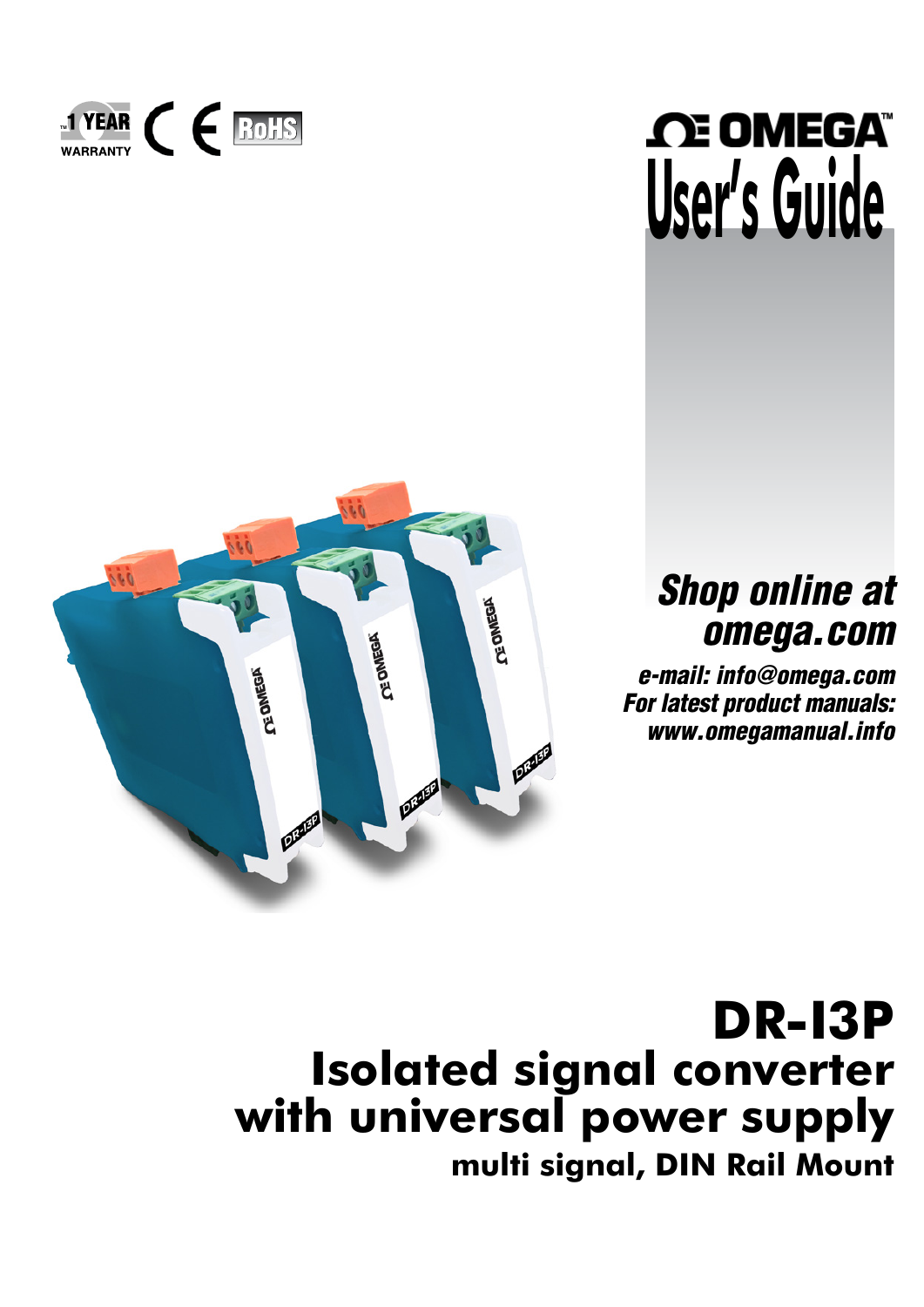

**omega.com info@omega.com**

# **Servicing North America:**

**U.S.A.** Omega Engineering, Inc.<br> **Headquarters:** 800 Connecticut Ave. Suit 800 Connecticut Ave. Suite 5N01, Norwalk, CT 06854 Toll-Free: 1-800-826-6342 (USA & Canada only) Customer Service: 1-800-622-2378 (USA & Canada only) Engineering Service: 1-800-872-9436 (USA & Canada only)<br>Tel: (203) 359-1660 Fax: (203) Fax: (203) 359-7700 e-mail: info@omega.com

# **For Other Locations Visit omega.com/worldwide**

The information contained in this document is believed to be correct, but OMEGA accepts no liability for any errors it contains, and reserves the right to alter specifications without notice.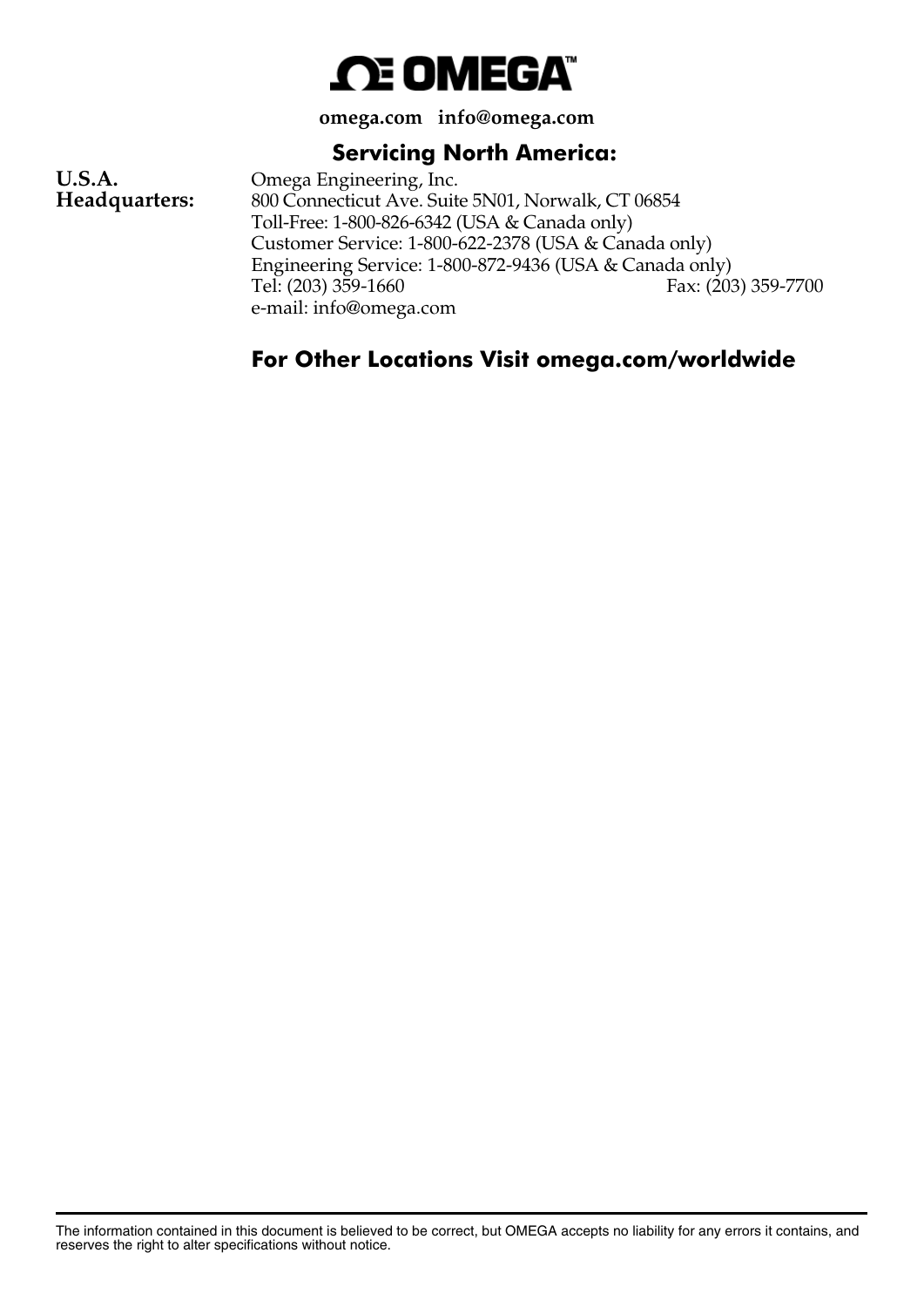# WARRANTY/DISCLAIMER

OMEGA ENGINEERING, INC. warrants this unit to be free of defects in materials and workmanship for a period of **13 months** from date of purchase. OMEGA's WARRANTY adds an additional one (1) month grace period to the normal **one (1) year product warranty** to cover handling and shipping time. This ensures that OMEGA's customers receive maximum coverage on each product.

If the unit malfunctions, it must be returned to the factory for evaluation. OMEGA's Customer Service Department will issue an Authorized Return (AR) number immediately upon phone or written request. Upon examination by OMEGA, if the unit is found to be defective, it will be repaired or replaced at no charge. OMEGA's WARRANTY does not apply to defects resulting from any action of the purchaser, including but not limited to mishandling, improper interfacing, operation outside of design limits, improper repair, or unauthorized modification. This WARRANTY is VOID if the unit shows evidence of having been tampered with or shows evidence of having been damaged as a result of excessive corrosion; or current, heat, moisture or vibration; improper specification; misapplication; misuse or other operating conditions outside of OMEGA's control. Components in which wear is not warranted, include but are not limited to contact points, fuses, and triacs.

**OMEGA is pleased to offer suggestions on the use of its various products. However, OMEGA neither assumes responsibility for any omissions or errors nor assumes liability for any damages that result from the use of its products**  in accordance with information provided by OMEGA, either verbal or **written. OMEGA warrants only that the parts manufactured by it will be as specified and free of defects. OMEGA MAKES NO OTHER WARRANTIES OR REPRESENTATIONS OF ANY KIND WHATSOEVER, EXPRESS OR IMPLIED, EXCEPT THAT OF TITLE, AND ALL IMPLIED WARRANTIES INCLUDING ANY WARRANTY OF MERCHANTABILITY AND FITNESS FOR A PARTICULAR PURPOSE ARE HEREBY DISCLAIMED. LIMITATION OF LIABILITY: The remedies of purchaser set forth herein are exclusive, and the total liability of OMEGA with respect to this order, whether based on contract, warranty, negligence, indemnification, strict liability or otherwise, shall not exceed the purchase price of the component upon which liability is based. In no event shall OMEGA be liable for consequential, incidental or special damages.**

CONDITIONS: Equipment sold by OMEGA is not intended to be used, nor shall it be used: (1) as a "Basic Component" under 10 CFR 21 (NRC), used in or with any nuclear installation or activity; or (2) in medical applications or used on humans. Should any Product(s) be used in or with any nuclear installation or activity, medical application, used on humans, or misused in any way, OMEGA assumes no responsibility as set forth in our basic WARRANTY / DISCLAIMER language, and, additionally, purchaser will indemnify OMEGA and hold OMEGA harmless from any liability or damage whatsoever arising out of the use of the Product(s) in such a manner.

# RETURN REQUESTS/INQUIRIES

Direct all warranty and repair requests/inquiries to the OMEGA Customer Service Department. BEFORE RETURNING ANY PRODUCT(S) TO OMEGA, PURCHASER MUST OBTAIN AN AUTHORIZED RETURN (AR) NUMBER FROM OMEGA'S CUSTOMER SERVICE DEPARTMENT (IN ORDER TO AVOID PROCESSING DELAYS). The assigned AR number should then be marked on the outside of the return package and on any correspondence.

The purchaser is responsible for shipping charges, freight, insurance and proper packaging to prevent breakage in transit.

FOR **WARRANTY** RETURNS, please have the following information available BEFORE contacting OMEGA:

- 1. Purchase Order number under which the product was PURCHASED,
- 2. Model and serial number of the product under warranty, and
- 3. Repair instructions and/or specific problems relative to the product.

FOR **NON-WARRANTY** REPAIRS, consult OMEGA for current repair charges. Have the following information available BEFORE contacting OMEGA:

- 1. Purchase Order number to cover the COST of the repair,
- 2. Model and serial number of the product, and
- 3. Repair instructions and/or specific problems relative to the product.

OMEGA's policy is to make running changes, not model changes, whenever an improvement is possible. This affords our customers the latest in technology and engineering.

OMEGA is a trademark of OMEGA ENGINEERING, INC.

© Copyright 2019 OMEGA ENGINEERING, INC. All rights reserved. This document may not be copied, photocopied, reproduced, translated, or reduced to any electronic medium or machine-readable form, in whole or in part, without the prior written consent of OMEGA ENGINEERING, INC.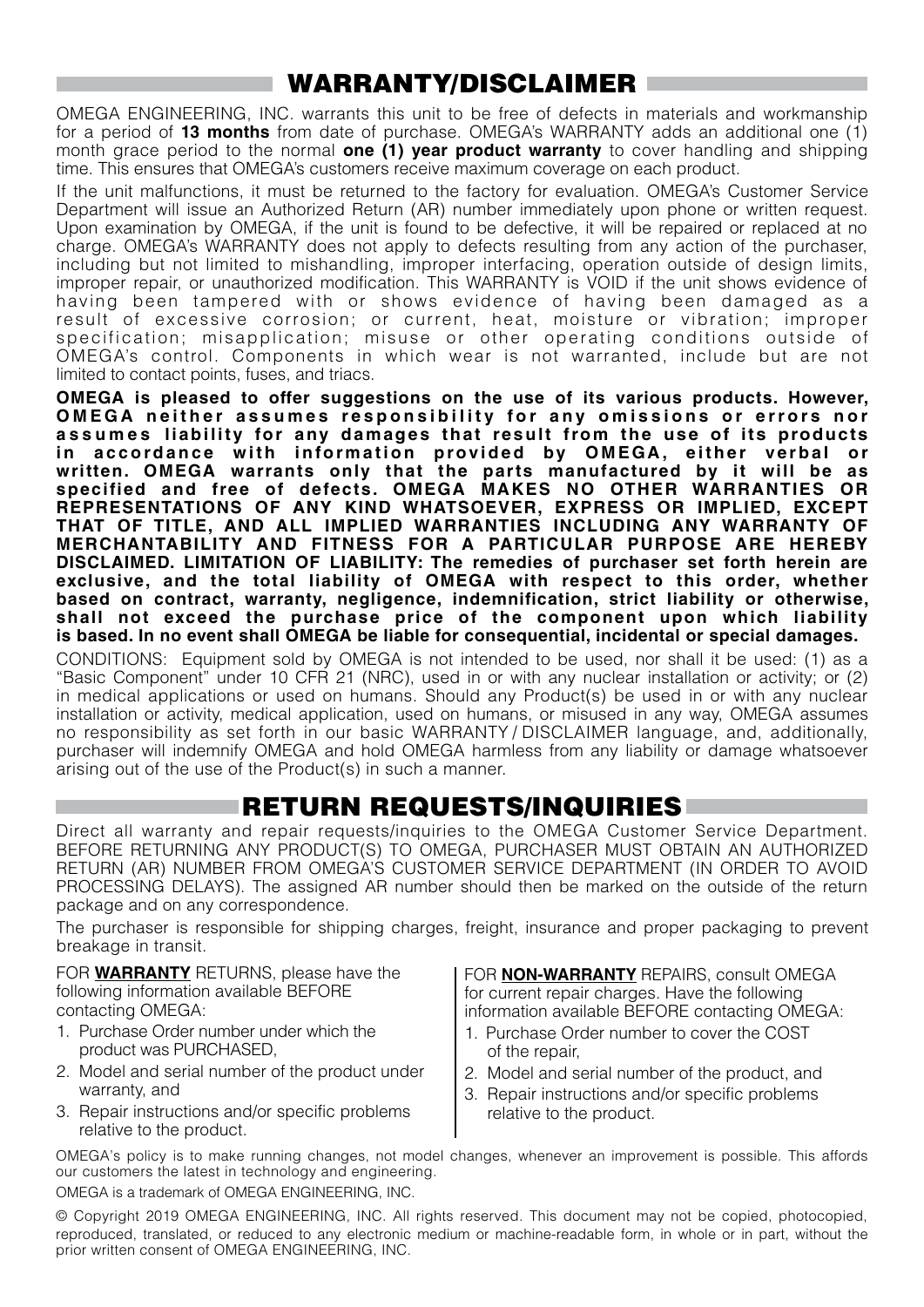# DR-I3P isolated signal converter<br> **Instruction Manual**

# SIGNAL CONVERTER **DR-I3P**

# **Signal converter, isolated, multisignal, for OEM applications**

Signal converter isolated, multisignal ,for OEM applications. Accepts process signals (mA and Vdc) (includes excitation voltage), thermocouples J, K, N, E, T, R and S, Pt100 probes (2 and 3 wires) other Pt and Ni probes (Pt500, Pt1000, Ni100 and Ni1000), NTC probes, resistances and potentiometers. Output signal in 4/20 mA and 0/10 Vdc, isolated. Universal power supply 18 to 265 Vac/dc isolated. 3 way isolation between input, output and power circuits. Circuit isolation prevents ground loops and transient propagation, protecting remote equipment and signal integrity. Easy and fast configuration through configuration codes. Configuration system (digits and keypad) accessible behind the front cover. Functions to generate low and high output signals, to validate remote instrumentation. 'Password' function to block access to configuration.

Designed for industrial use, with potential integration into a wide range of applications, reduced cost, excellent quality and optional customization of the instrument.

# **INDEX USER'S MANUAL**

| 5. Configuration codes - Input signal $\ldots \ldots \ldots \ldots \ldots$               |
|------------------------------------------------------------------------------------------|
| 6. Connections and dimensions $(\text{mm } (\text{inch})) \ldots \ldots \ldots \ldots 6$ |
| 7. Access the 'Configuration system' 7                                                   |
| 8                                                                                        |
| 8.1. 'Normal mode' of operation<br>8                                                     |
| 8.2. 'Configuration mode'<br>8                                                           |
| 8.3. Output 4/20 mA and 0/10 Vdc<br>8                                                    |
| 8.4. 'Tools' menu<br>$\mathsf{Q}$                                                        |
| 8.5. Configuration block ('password')<br>9                                               |
| 8.6. Pt100 'alpha' parameter<br>$\mathsf{Q}$                                             |
| .10                                                                                      |
| 9.1 Process<br>10                                                                        |
| 10<br>9.2. Potentiometers                                                                |
| 9.3. Resistances<br>11                                                                   |
| 11<br>9.4. NTC probes<br>12                                                              |
| 9.5. Thermocouples                                                                       |
| 9.6. Pt (Pt100, Pt500, Pt1000) and Ni (Ni100, Ni1000) probes 13                          |
|                                                                                          |
|                                                                                          |
| 12. Factory default parameters 14                                                        |
|                                                                                          |
|                                                                                          |
| 15. CE declaration of conformity. 15                                                     |

# **1.  How to order**

| <b>Model No.</b> | <b>Description</b>                                       |
|------------------|----------------------------------------------------------|
| DR-I3P           | Isolated signal converter with universal power<br>supply |

# **2.  Material included**

The instrument is provided with the following elements:

- 1 x instrument **DR-I3P**
- 4 x plug-in screw terminals
- 1 x quick installation guide

# **3.  Installation and start-up**

If this is the first time you are configuring this instrument, below are the steps to follow to install and configure the instrument. Read all the manual sections in order to have a full and clear view of the characteristics of the instrument. Do not forget to read the installation precautions at section [13.](#page-14-1)

- 1. Install the instrument at the DIN rail
- 2. Connect the power supply [\(see section 6\)](#page-5-1)

• see section [8.1](#page-7-1) for an explanation on 'normal mode' of operation

- 3. Access the 'configuration system' [\(see section 7\)](#page-6-1)
- 4. Configure the input signal
	- choose an input signal configuration code [\(see section 5\)](#page-4-1) • introduce the code at the instrument [\(see section 8.2\)](#page-7-2)
- 5. Configure the output signal [\(see section 8.3\)](#page-7-3)
- 6. Block access to the 'configuration system' [\(see section 7\)](#page-6-1)
- 7. Connect the output signal [\(see section 6\)](#page-5-1)
- 8. Connect the input signal [\(see section 6\)](#page-5-1)



When the marks 'Attention' or 'Risk of electrical shock' appear, read the documentation for information about the nature of the risk.

# **4.  Additional information**

To view the DR-I3P spec sheet and manuals visit us at http://www.omega.com/...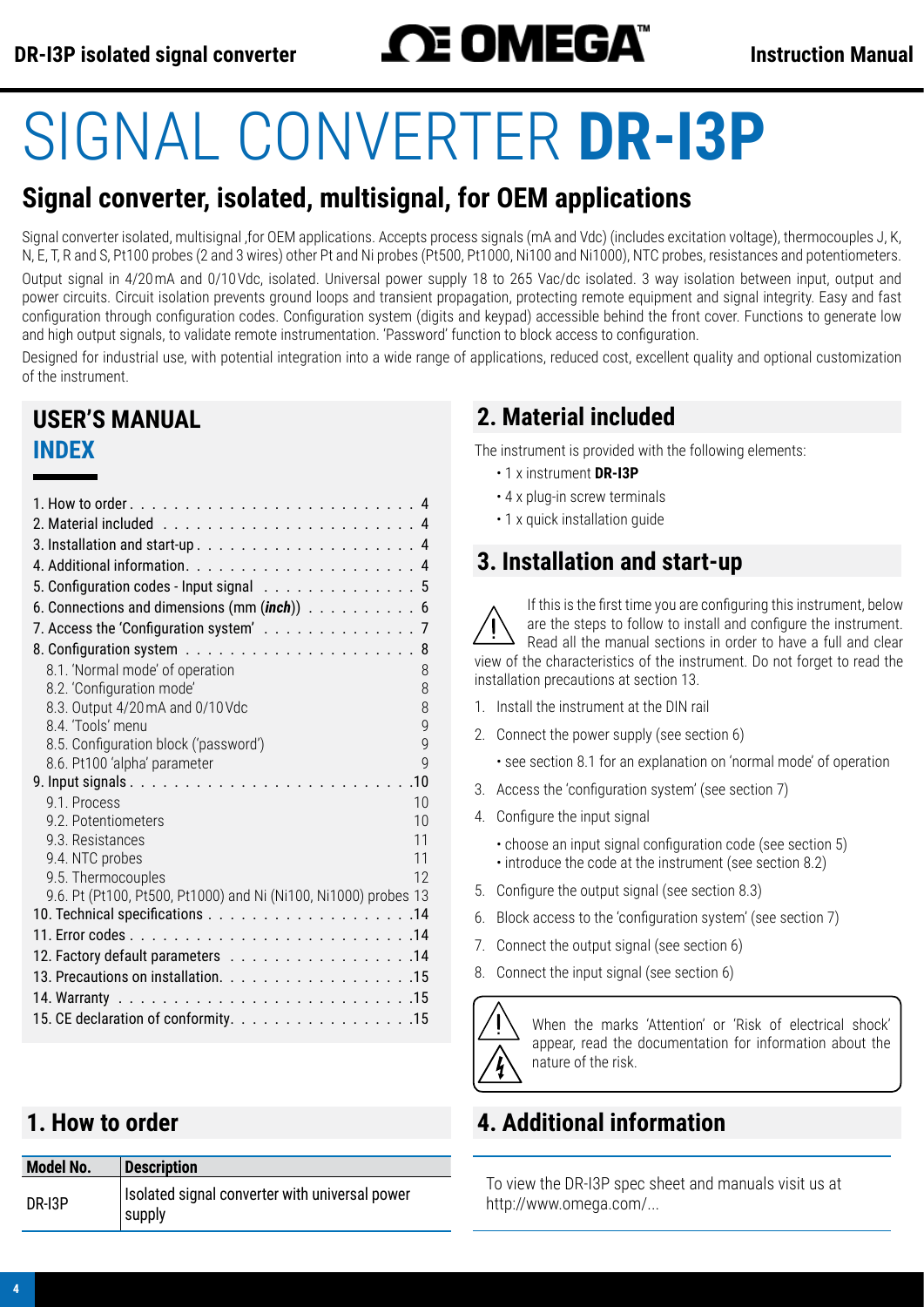# <span id="page-4-0"></span>**DR-I3P isolated signal converter Instruction Manual**

# <span id="page-4-1"></span>**5.  Configuration codes - Input signal**

#### Table 1 **| Input signal - Configuration codes**

| Code    |                        | Input signal range | See section | Code                     |                        | Input signal range                  | See section              |
|---------|------------------------|--------------------|-------------|--------------------------|------------------------|-------------------------------------|--------------------------|
| 00 a 09 | [no function assigned] |                    |             | 50                       | 0/1750 °C              |                                     |                          |
| $10\,$  | $4/20$ mA              |                    |             | 51                       | 0/1500°C               |                                     |                          |
| 11      | $0/10$ Vdc             | Process            | 9.1         | 52                       | 0/1200°C               | Thermocouple R                      | 9.5                      |
| 12      | 0/100%                 | Potentiometer      | 9.2         | 53                       | 0/900 °C               |                                     |                          |
| 13      | 0/100K0hm              |                    |             | 54                       | 0/1750 °C              |                                     |                          |
| 14      | 0/50 KOhm              |                    |             | 55                       | $0/1500$ °C            |                                     |                          |
| 15      | 0/25K0hm               |                    |             | 56                       | 0/1200°C               | Thermocouple S                      | 9.5                      |
| 16      | 0/10KOhm               | Resistance         | 9.3         | 57                       | 0/900 °C               |                                     |                          |
| 17      | 0/5K0hm                |                    |             | 58                       | [no function assigned] |                                     | $\overline{\phantom{a}}$ |
| $18\,$  | $0/2.5$ KOhm           |                    |             | 59                       | 0/700 °C               |                                     |                          |
| 19      | 0/1200°C               |                    |             | 60                       | $0/600$ °C             |                                     |                          |
| 20      | 0/1000°C               |                    |             | 61                       | 0/500 °C               |                                     |                          |
| 21      | $0/800$ °C             |                    |             | 62                       | 0/400°C                |                                     |                          |
| 22      | $0/600$ °C             | Thermocouple J     | 9.5         | 63                       | 0/300 °C               |                                     | 9.6                      |
| 23      | $0/450$ °C             |                    |             | 64                       | 0/200 °C               | Pt100                               |                          |
| 24      | 0/300 °C               |                    |             | 65                       | 0/100°C                |                                     |                          |
| 25      | $0/150$ °C             |                    |             | 66                       | $-50/+50°C$            |                                     |                          |
| 26      | 0/1350°C               |                    |             | 67                       | $-100/+100°C$          |                                     |                          |
| 27      | 0/1000°C               |                    |             | 68                       | $-200/+200°C$          |                                     |                          |
| 28      | $0/800$ °C             |                    |             | 69                       | 0/630 °C               |                                     |                          |
| 29      | $0/600$ °C             | Thermocouple K     | 9.5         | 70                       | 0/300 °C               | Pt500                               | 9.6                      |
| $30\,$  | 0/450 °C               |                    |             | 71                       | $-150/150$ °C          |                                     |                          |
| 31      | $0/300$ °C             |                    |             | 72                       | 0/630 °C               |                                     |                          |
| 32      | $0/150$ °C             |                    |             | 73                       | 0/300 °C               | Pt1000                              | 9.6                      |
| 33      | 0/1300°C               |                    |             | 74                       | -190/190 °C            |                                     |                          |
| 34      | 0/1000°C               |                    |             | 75                       | $-60/180$ °C           | Ni100                               | 9.6                      |
| 35      | $0/800$ °C             |                    |             | 76                       | [no function assigned] |                                     | 9.6                      |
| 36      | $0/600$ °C             | Thermocouple N     | 9.5         | 77                       | $-60/180$ °C           | Ni1000                              | 9.6                      |
| 37      | $0/450$ °C             |                    |             | 78 to 79                 | [no function assigned] |                                     | ---                      |
| 38      | 0/300 °C               |                    |             | 80                       | $-50/50$ °C            | NTC (R <sub>25</sub> =10K, β=3500)  |                          |
| 39      | $0/150$ °C             |                    |             | 81                       | $0/90$ °C              | NTC (R <sub>25</sub> =10K, β=3500)  | 9.4                      |
| 40      | [no function assigned] |                    | $\cdots$    | 82                       | $-50/50$ °C            | NTC (44006)                         |                          |
| 41      | 0/900 °C               |                    |             | 83                       | 0/90 °C                | NTC (44006)                         |                          |
| 42      | $0/600$ °C             |                    |             | 84 to 94                 | [no function assigned] |                                     | $\overline{\phantom{a}}$ |
| 43      | $0/450$ °C             | Thermocouple E     | 9.5         | 95                       | Function 'password'    |                                     | 8.5                      |
| 44      | 0/300 °C               |                    |             | 96                       | Parameter 'Alpha'      |                                     | 8.6                      |
| 45      | $0/150$ °C             |                    |             | 97                       |                        | Reset to default factory parameters | 12                       |
| 46      | $0/400$ °C             |                    |             | 98                       | Firmware version       |                                     | 12                       |
| 47      | $0/300$ °C             | Thermocouple T     | 9.5         | 99                       | [no function assigned] |                                     | ---                      |
| 48      | 0/200 °C               |                    |             | $\overline{\phantom{a}}$ |                        | Exit de menu without saving changes | $\overline{a}$           |
| 49      | $0/100$ °C             |                    |             |                          |                        |                                     |                          |

# Table 1 **| Input signal - Configuration codes**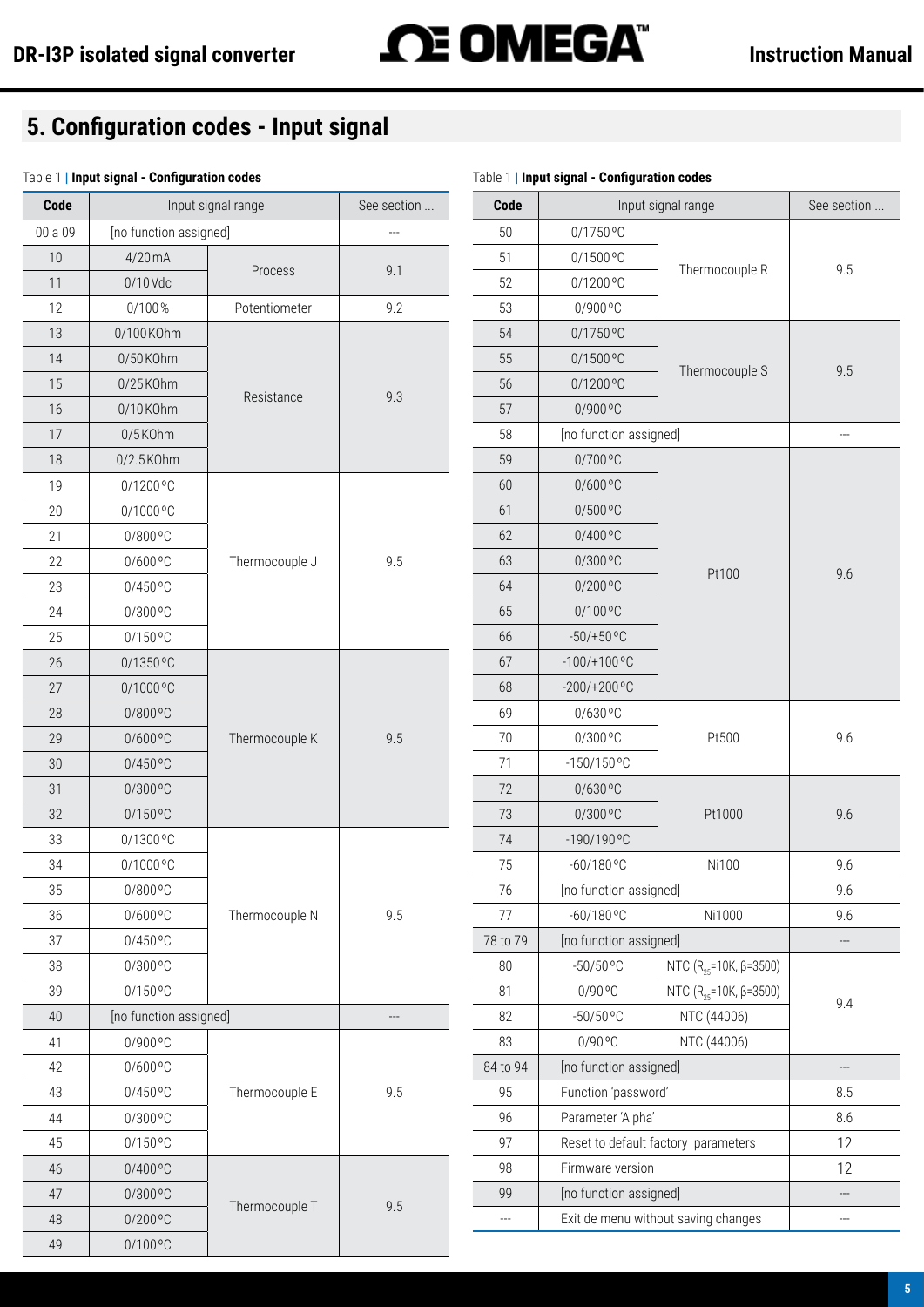# <span id="page-5-0"></span>**DR-I3P isolated signal converter Instruction Manual**

<span id="page-5-1"></span>

#### Table 2 **| INPUT signal connections**

<span id="page-5-2"></span>

| <b>INPUT</b>            |       |                               |       | Input terminals |        |       | Section<br><b>OUTPUT</b> |            | Output terminals |        |                | Connections                                                                                                                                            |
|-------------------------|-------|-------------------------------|-------|-----------------|--------|-------|--------------------------|------------|------------------|--------|----------------|--------------------------------------------------------------------------------------------------------------------------------------------------------|
| signal                  | 1     | $\overline{2}$                | 3     | $\overline{4}$  | 5      | 6     | $\cdots$                 | signal     | $7\overline{ }$  | 8      | $\overline{9}$ |                                                                                                                                                        |
| 4/20 mA passive         |       |                               |       |                 | mA-    | Vexc  | 9.1                      |            |                  |        |                | mA-                                                                                                                                                    |
| 4/20 mA active          |       |                               |       | $mA-$           | $mA+$  |       | 9.1                      | $4/20$ mA  |                  | mA-    | $mA+$          | $-mA+$                                                                                                                                                 |
| 0/10 Vdc                |       |                               |       | common          | $+Vdc$ |       | 9.1                      | active     |                  | (in)   | (out)          | <u> ଚତତ</u><br>ण                                                                                                                                       |
| $0/10$ Vdc<br>with Vexc |       |                               |       | common          | $+Vdc$ | Vexc  | 9.1                      |            |                  |        |                | 789                                                                                                                                                    |
| Potentiometer           |       |                               |       | Pot.-           | Signal | Pot.+ | 9.2                      |            |                  |        |                | $\begin{array}{c}\n\blacktriangleright \text{mA+} \longrightarrow \\ \begin{array}{c}\n\text{mA-} \longrightarrow \\ \hline\n\end{array}\n\end{array}$ |
| Resistance              | Res-  |                               | Res+  |                 |        |       | 9.3                      | $4/20$ mA  | $mA+$            | $mA -$ |                |                                                                                                                                                        |
| <b>NTC</b>              | NTC-  |                               | NTC+  |                 |        |       | 9.4                      | passive    | (out)            | (in)   |                | ଡଡ<br>णण                                                                                                                                               |
| Thermocouple            | tc-   | $tc+$                         |       |                 |        |       | 9.5                      |            |                  |        |                | 789                                                                                                                                                    |
| Pt100 (3 wires)         | Pt-   | Pt-<br>(3rd wire)             | Pt+   |                 |        |       | 9.6                      |            |                  |        |                | $\blacktriangleright$ common                                                                                                                           |
| Pt100 (2 wires)         |       | Pt-<br>(shortcircuit 1 and 2) | Pt+   |                 |        |       | 9.6                      | $0/10$ Vdc |                  |        | $+Vdc$         | $\rightarrow$ +Vdc                                                                                                                                     |
| Pt1000, Pt500           | Pt-   |                               | Pt+   |                 |        |       | 9.6                      |            | common           |        |                | ୦୦୦<br>णण                                                                                                                                              |
| Ni100, Ni500,<br>Ni1000 | $Ni-$ |                               | $N +$ |                 |        |       | 9.6                      |            |                  |        |                | 789                                                                                                                                                    |

#### <span id="page-5-3"></span>Table 3 **| OUTPUT signal connections**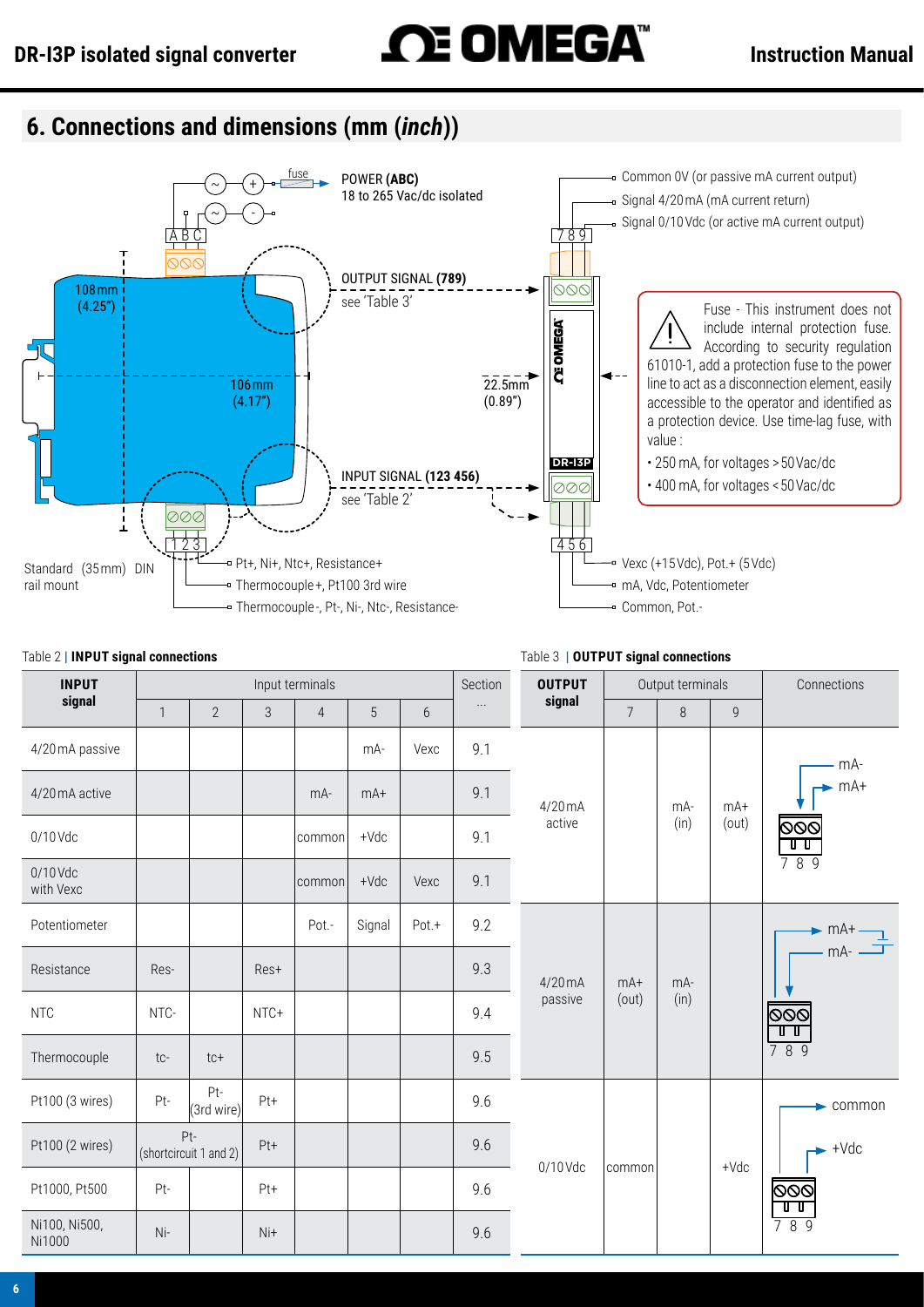# <span id="page-6-0"></span>DR-I3P isolated signal converter<br> **Instruction Manual**

# <span id="page-6-1"></span>**7.  Access the 'Configuration system'**

# **ACCESS THE 'CONFIGURATION SYSTEM'**

- 1. Remove the output signal terminal
	- make sure that there are no dangerous voltages at the input signal terminals (in case of doubt, remove also the two input signal terminals)
- 2. Open the front cover
- 3. Configure the instrument
	- locate the 'configuration digits'
	- $\cdot$  locate the 'UP' ( $\blacktriangle$ ) and 'SQ' ( $\blacksquare$ ) keys

# **BLOCK ACCESS TO THE 'CONFIGURATION SYSTEM'**

- 4. Close the front cover
	- remove the output signal terminal (if it was placed)
- 5. Connect the output signal terminal
	- when connected at place, check that the front cover can not be opened
	- if they were removed, connect the two input signal terminals



Opening the front cover reduces the security level of the operator. If dangerous voltages are connected to the input terminals, remove both input signal terminals before opening the front cover. When front cover is open :

- the isolation between accessible parts and power supply is reduced to 'basic' level.
- the isolation between accessible parts and input signals is temporarily disabled.

Operations must be performed by qualified operators.



When correctly connected, the output signal terminal prevents the front cover from opening.



## **'CONFIGURATION SYSTEM'**

- the 'configuration digits' indicate the active input signal range [\(see section 5\)](#page-4-1)
- $\cdot$  keys 'UP' ( $\triangle$ ) and 'SQ' ( $\blacksquare$ ) to configure the instrument [\(see section 8.2\)](#page-7-2)

• the decimal point position indicates the active output signal range [\(see section 8.3\)](#page-7-3)

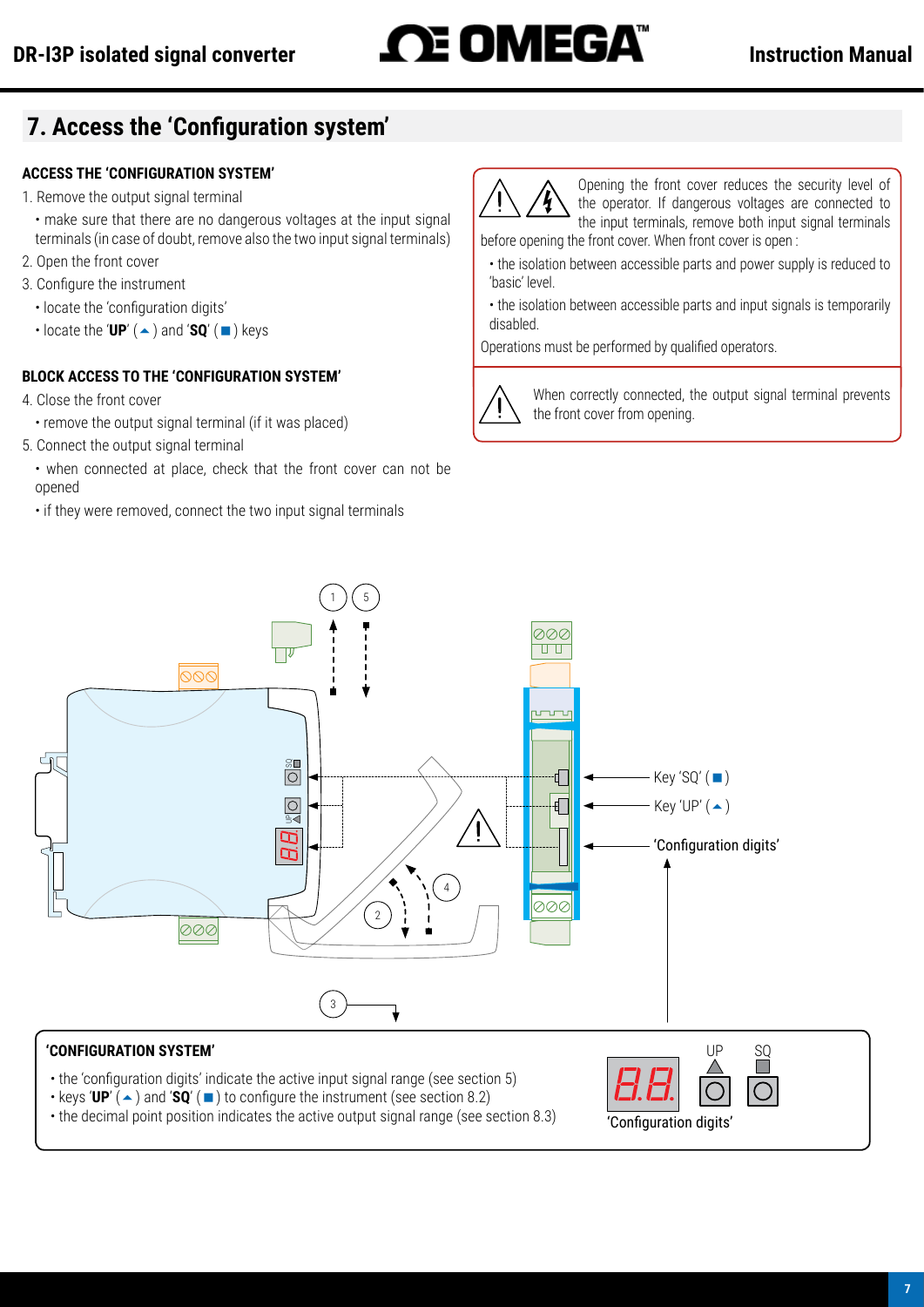# <span id="page-7-0"></span>**8.  Configuration system**

# **CONFIGURATION SYSTEM**

The **DR-I3P** isolated signal converter provides a fast and easy configuration system, based on function codes. Configuration is done through an internal key pad, accessible behind the front cover.

# **'CONFIGURATION DIGITS'**

The instrument provides two numerical leds, to inform about the actual state of the instrument, active input and output signal ranges, and error codes [\(see section 11\).](#page-13-2)

# **CONFIGURATION KEYS**

The configuration keys are located inside the instrument, behind the removable front cover. To access the configuration keys, remove the output signal terminal, and open the front cover [\(see section 7\)](#page-6-1). The instrument allows to block the key functions, by activating an access code ('password' function) [\(see section 8.5\)](#page-8-1).

# <span id="page-7-1"></span>8.1.  'Normal mode' of operation

# **'NORMAL MODE'**

When the power supply is connected, the instrument:

- activates the 'configuration digits', and displays the code for the actual input signal range [\(see section 5\)](#page-4-1)
- activates the decimal point (flash), showing the actual output signal range [\(see section 8.3\)](#page-7-3)
- the instrument is in 'normal mode' of operation

# **HOW TO ACCESS THE 'CONFIGURATION MODE' AND THE 'TOOLS' MENU**

With the instrument in 'normal mode' of operation, there is access to the 'configuration mode' and the 'tools' menu.

• to access the 'configuration mode', press the ' $SQ'$  ( $\blacksquare$ ) key for 1 second [\(see section 8.2\)](#page-7-2)

• to access the 'tools' menu, press the 'UP'  $($   $\blacktriangle$   $)$  key for 1 second [\(see](#page-8-3) [section 8.4\)](#page-8-3)

## **'ECO' FUNCTION ('CONFIGURATION DIGITS' ARE AUTOMATICALLY POWERED OFF)**

If there is no interaction from the operator for 60 seconds, the instrument powers off the 'configuration digits'. The decimal point remains active (flashing), indicating that the instrument is working correctly.

# **HOW TO POWER ON THE 'CONFIGURATION DIGITS'**

To power on the 'configuration digits', press one of the front keys '**SQ**'  $(\blacksquare)$  or 'UP' ( $\blacktriangle$ ). This will power on the 'configuration digits', and activate the 'normal mode' of operation.

# <span id="page-7-2"></span>8.2.  'Configuration mode'

# **HOW TO ACCESS THE 'CONFIGURATION MODE'**

With the instrument in 'normal mode' of operation [\(see section 8.1\)](#page-7-1). press for 1 second the ' $SQ'$  ( $\blacksquare$ ) key. The horizontal leds lights from bottom to top. When the upper led lights, the instrument activates the 'configuration mode'.



If the key is released before activating the 'configuration mode', the horizontal leds light downwards from top to bottom, and the instrument returns to 'normal mode' of operation.

Inside the 'configuration mode' the decimal point is not active.

Inside the 'configuration mode', the 'configuration digits' display the code of the active input signal range [\(see section 5\).](#page-4-1) Press the '**UP**'  $($   $\blacktriangle$   $)$  key to increase the code.

- press once to increase the value in +1
- maintain the key pressed to automatically increase the value

When the desired code is reached, press the '**SQ'** ( $\blacksquare$ ) key. The leds light a round shape while new configuration is stored, and the instrument returns to 'normal mode' of operation.

When exiting the 'configuration mode' without changes ('rollback'



activation, selection of 'inactive codes', etc), the horizontal leds light down from top to bottom, and the instrument returns to 'normal mode' of operation.

# **'ROLLBACK' FUNCTION**

If there is no interaction from the operator for 30 seconds, the instrument exits the 'configuration mode' and returns to 'normal mode' of operation, discarding changes.

# <span id="page-7-3"></span>8.3.  Output 4/20 mA and 0/10 Vdc

# **OUTPUT 4/20 mA AND 0/10 Vdc**

The **DR-I3P** instrument can be configured for 4/20 mA or 0/10 Vdc output signal. The configured output signal is identified with the active decimal point at the 'configuration digits'.

- active decimal point to the right, for 4/20 mA output
- active decimal point to the left, for 0/10 Vdc output

#### Table 4 **| Decimal point indicates the active output signal**



# **HOW TO CONFIGURE THE OUTPUT SIGNAL TO 4/20 mA AND 0/10 Vdc**

With the instrument in 'normal mode' of operation, press the ' $SQ'$  ( $\blacksquare$ ) key and the 'UP'  $(4)$  key at the same time. The horizontal leds lights from bottom to top. When the upper led lights, the actual decimal point position is displayed. After 1 second, the new decimal point position activates. Release the two keys, and the leds light a round shape while the new configuration is stored, and the instrument returns to 'normal mode' of operation.



Connect the output terminals according to the output signal configured [\(see section 6\).](#page-5-1)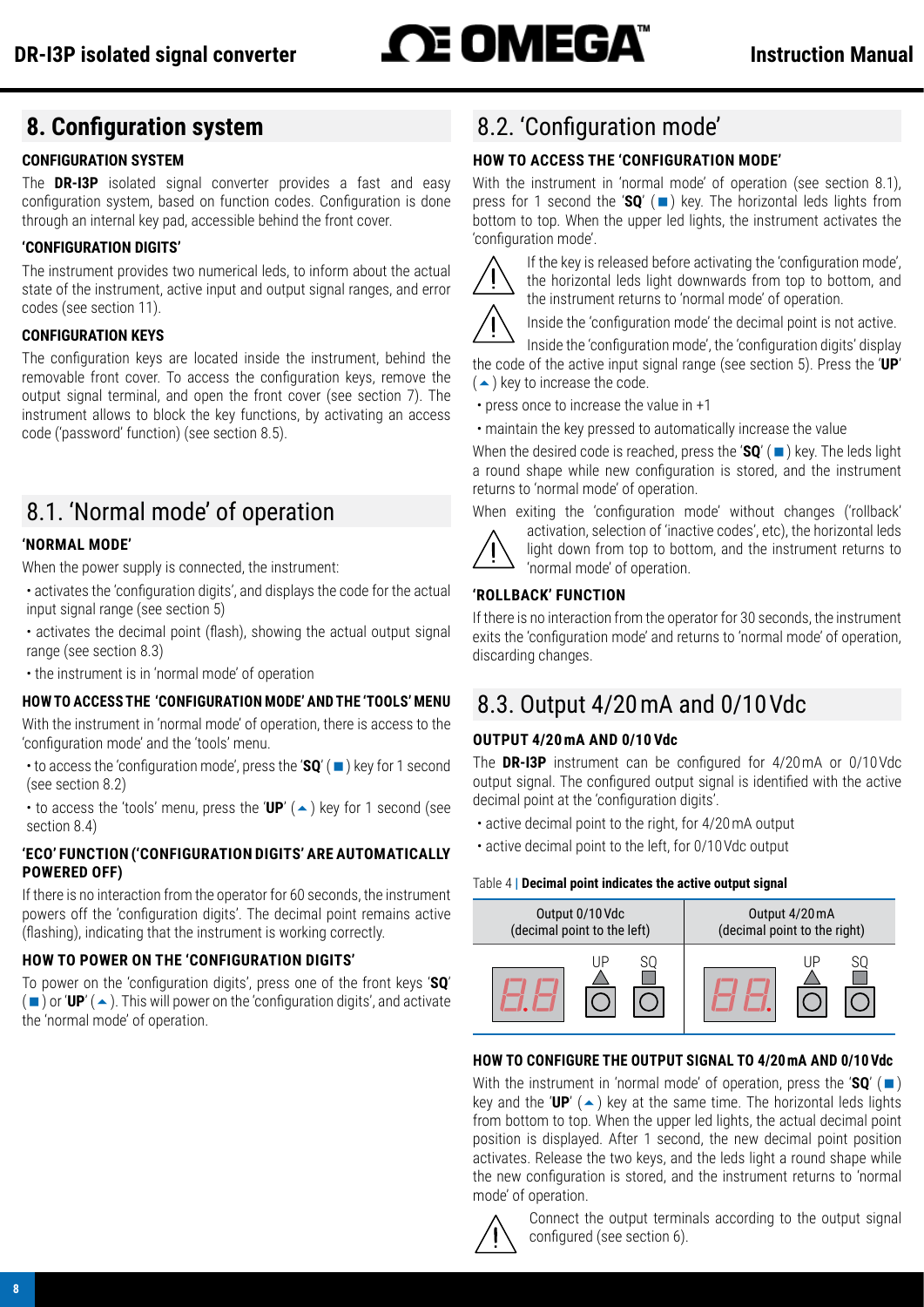# <span id="page-8-3"></span><span id="page-8-0"></span>8.4.  'Tools' menu

# **HOW TO ACCESS THE 'TOOLS' MENU**

With the instrument in 'normal mode' of operation [\(see section 8.1\),](#page-7-1) press for 1 second the 'UP' ( $\triangle$ ) key. The horizontal leds lights from bottom to top. When the upper led lights, the instrument activates the 'tools' menu.



leds light downwards from top to bottom, and the instrument returns to 'normal mode' of operation.

Inside the 'tools' menu, the decimal point is not active.

Inside the 'tools' menu, the 'configuration digits' indicate the code of the first function available.

• press the 'UP' ( $\triangle$ ) key to move to the next function.

• press the 'SQ' ( $\blacksquare$ ) key to activate the selected function.

To exit the 'tools' menu, press the 'UP'  $($   $\rightarrow$  ) key until the parameter '-  $\cdot$ ' appears, and press the ' $SQ'$  ( $\blacksquare$ ) key (or wait 30 seconds without pressing any key to wait for the automatic 'rollback').

When exiting the 'tools' menu, the horizontal leds light down from top to bottom, and the instrument returns to 'normal mode' of



# **'ROLLBACK' FUNCTION**

If there is no interaction from the operator for 30 seconds, the instrument exits the 'tools' menu and returns to 'normal mode' of operation.

# **AVAILABLE FUNCTIONS**

operation.

The 'Force Low' ('FL') and 'Force High' ('Fh') functions allow to temporarily force the output signal to the low and high levels of the actual output signal range selected. These tools allow to easily validate the correct function of the remote elements connected to the instrument output

• select 'Force Low' ('FL') function to set the output signal to the minimum value of the selected range (4mA or 0Vdc). The 'FL' flash message indicates that the function is active. Press any key to deactivate and return to the 'Force Low' ('FL') menu entry.

• select 'Force High' ('Fh') function to set the output signal to the maximum value of the selected range (20 mA or 10 Vdc). The 'Fh' flash message indicates that the function is active. Press any key to deactivate and return to the 'Force High' ('Fh') menu entry.

#### Table 5 **| 'Tools' menu**



# <span id="page-8-1"></span>8.5.  Configuration block ('password')

# **HOW TO BLOCK ACCESS TO 'CONFIGURATION MODE' ('PASSWORD')**

Define a 'password' code to prevent access to 'configuration mode' and to 'tools' menu to unauthorized operators. The 'password' code will be requested when any key is pressed.

To activate a 'password' select code '95' inside the 'configuration mode'. The step-by-step process is indicated below.:

- access the 'configuration mode' [\(see section 8.2\)](#page-7-2)
- access code '95'
- press the ' $sq'$  ( $\blacksquare$ ) key to select
- the 'configuration digits' indicate code '00' flashing
- press the 'UP'  $($   $\blacktriangle$   $)$  key to select the desired code (for example '73')

• press the ' $SQ'$  ( $\blacksquare$ ) key to validate or wait for the automatic 'rollback' (30 seconds) to exit without changes

• the menu returns 'normal mode' [\(see section 8.1\)](#page-7-1)

Once the 'password' code is applied, when a key is pressed, the 'configuration digits' indicate code '00' flashing. enter the 'password' code to unlock access (code '73' in the previous example).

## **HOW TO DEACTIVATE THE 'PASSWORD'**

To deactivate the 'password', access again to code '95' and select value '00'. Exit validating changes.

# <span id="page-8-2"></span>8.6.  Pt100 'alpha' parameter

#### **'ALPHA ' VALUE '385' OR '390'**

The instrument can be configured to read Pt probes using 'alpha' parameter set to '0.0385' (default value) or '0.0390'. This parameter is a specification of the Pt probe (Pt100, Pt500, Pt1000) and depends on the probe manufacturer.

# **HOW TO SET THE 'ALPHA' PARAMETER**

To configure the 'alpha' value, access code '96' inside the 'configuration mode'. The step-by-step process is indicated below.

- access the 'configuration mode' [\(see section 8.2\)](#page-7-2)
- access code '96'
- press the ' $sq'$  ( $\blacksquare$ ) key to select
- the 'configuration digits' indicate code '01' flashing
- press the 'UP' ( $\blacktriangle$ ) key, to select value '01' for 'alpha' value of '0.0385' or select '02' for 'alpha' value of '0.0390'

• press the 'SQ' ( $\blacksquare$ ) key to validate or wait for the automatic 'rollback' (30 seconds) to exit without changes

• the menu returns 'normal mode' [\(see section 8.1\)](#page-7-1)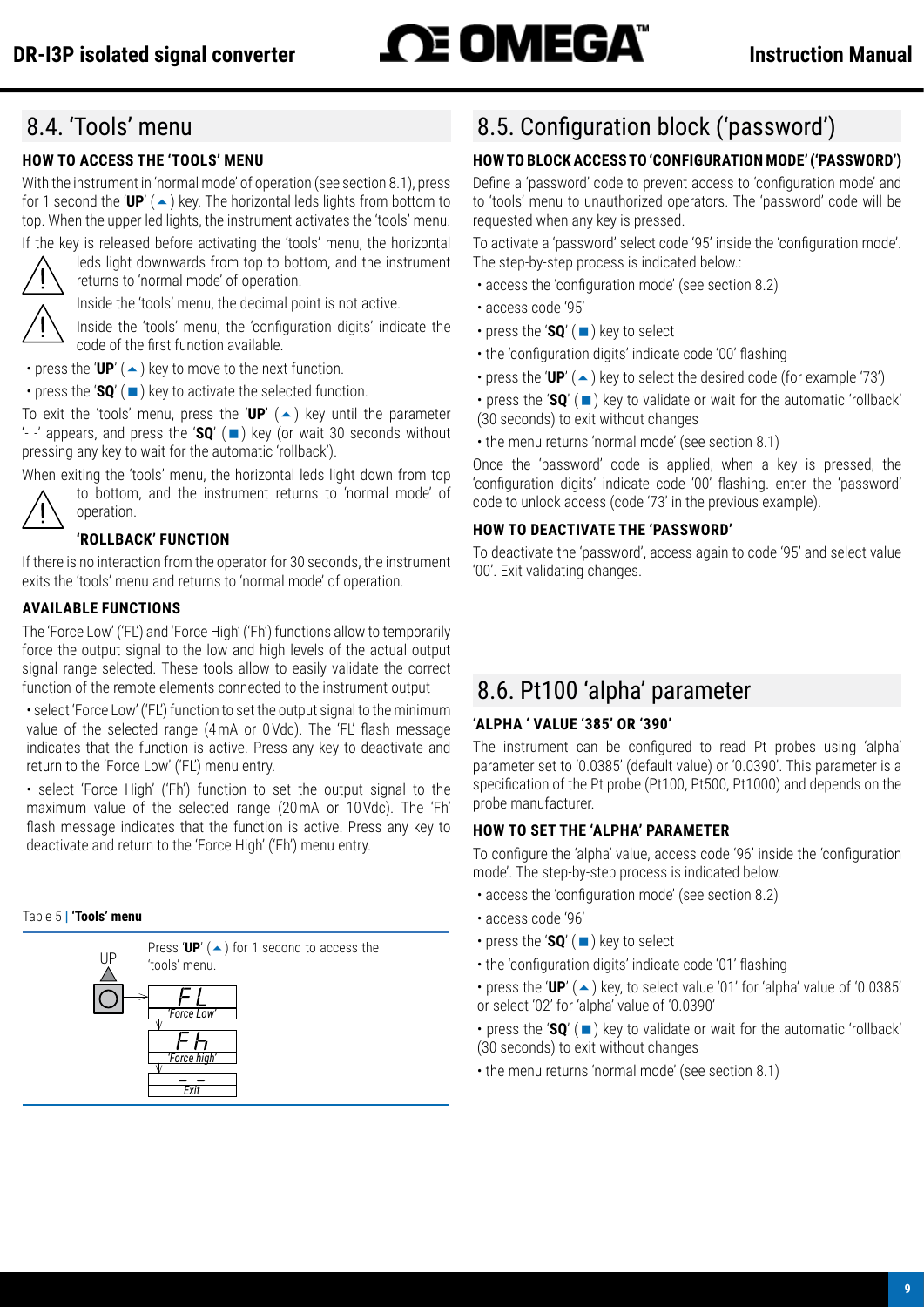# <span id="page-9-0"></span>**9.  Input signals**

# 9.1.  Process



## <span id="page-9-1"></span>**MEASURING RANGES FOR PROCESS SIGNALS**

The instrument can be configured to measure process signals in 4/20 mA (active and passive) and 0/10 Vdc. **Process Signals in 4/20 mA** (active and passive) and 0/10 vdc.<br>The instrument provides excitation voltage to power up transducers when necessary.

To activate the desired input signal range, activate the range code [\(see](#page-9-3)  [Table 7\)](#page-9-3) into 'configuration mode' [\(see section 8.2\).](#page-7-2)

See connection examples at ['Table 6'.](#page-9-4)

#### **OUTPUT SIGNAL**

the output signal is configurable to 4/20 mA (active and passive) and 0/10 Vdc [\(see section 8.3\)](#page-7-3).

## **MAXIMUM OVERSIGNAL**

'Maximum oversignal' is the maximum signal accepted by the instrument. Higher signal values may cause instrument damage. Lower values are non destructive but may be out of accuracy specifications.

## **EXCITATION VOLTAGE (VEXC)**

The instrument provides +15 Vdc excitation voltage at terminal '6'. This excitation voltage is provided to power up the transducer that generates the signal, up to a maximum of 30 mA.

# 9.2.  Potentiometers



<span id="page-9-2"></span>**MEASURING RANGES FOR POTENTIOMETERS**

The instrument can be configured to measure potentiometers (3 wires), with nominal value higher than 500 Ohms and below 20 KOhms.

To activate the desired input signal range, activate the range code [\(see](#page-9-5) [Table 9\)](#page-9-5) into 'configuration mode' [\(see section 8.2\)](#page-7-2).

See connection examples at 'Table 8'.

## **OUTPUT SIGNAL**

the output signal is configurable to 4/20 mA (active and passive) and 0/10 Vdc [\(see section 8.3\)](#page-7-3).

## **EXCITATION VOLTAGE (Vexc)**

The instrument provides +5 Vdc excitation voltage at terminal '6'. The excitation voltage is automatically configured when a potentiometer code is selected [\(see Table 9\)](#page-9-5).

<span id="page-9-4"></span>

#### Table 8 **| Connection examples for potentiometers**



#### <span id="page-9-3"></span>Table 7 **| Input ranges for process signals**

| Input signal | Code | Accuracy<br>$(%$ (% FS) | Max.<br>overvoltage | Zin                                   |
|--------------|------|-------------------------|---------------------|---------------------------------------|
| $4/20$ mA    | 10   | < 0.30 %                | $25 \text{ mA}$     | <1.2 Vdc voltage<br>drop on terminals |
| $0/10$ Vdc   | 11   | < 0.30 %                | 25 Vdc              | 1 M <sub>Ohm</sub>                    |

#### <span id="page-9-5"></span>Table 9 **| Input ranges for potentiometer signals**

| Input signal | Code | Accuracy<br>$(%$ (% FS) | Potentiometers<br>accepted          |
|--------------|------|-------------------------|-------------------------------------|
| 0/100%       | 12   | $1.0\%$                 | from 0/500 Ohms<br>up to 0/20 KOhms |

#### Table 6 **| Connection examples for process signals**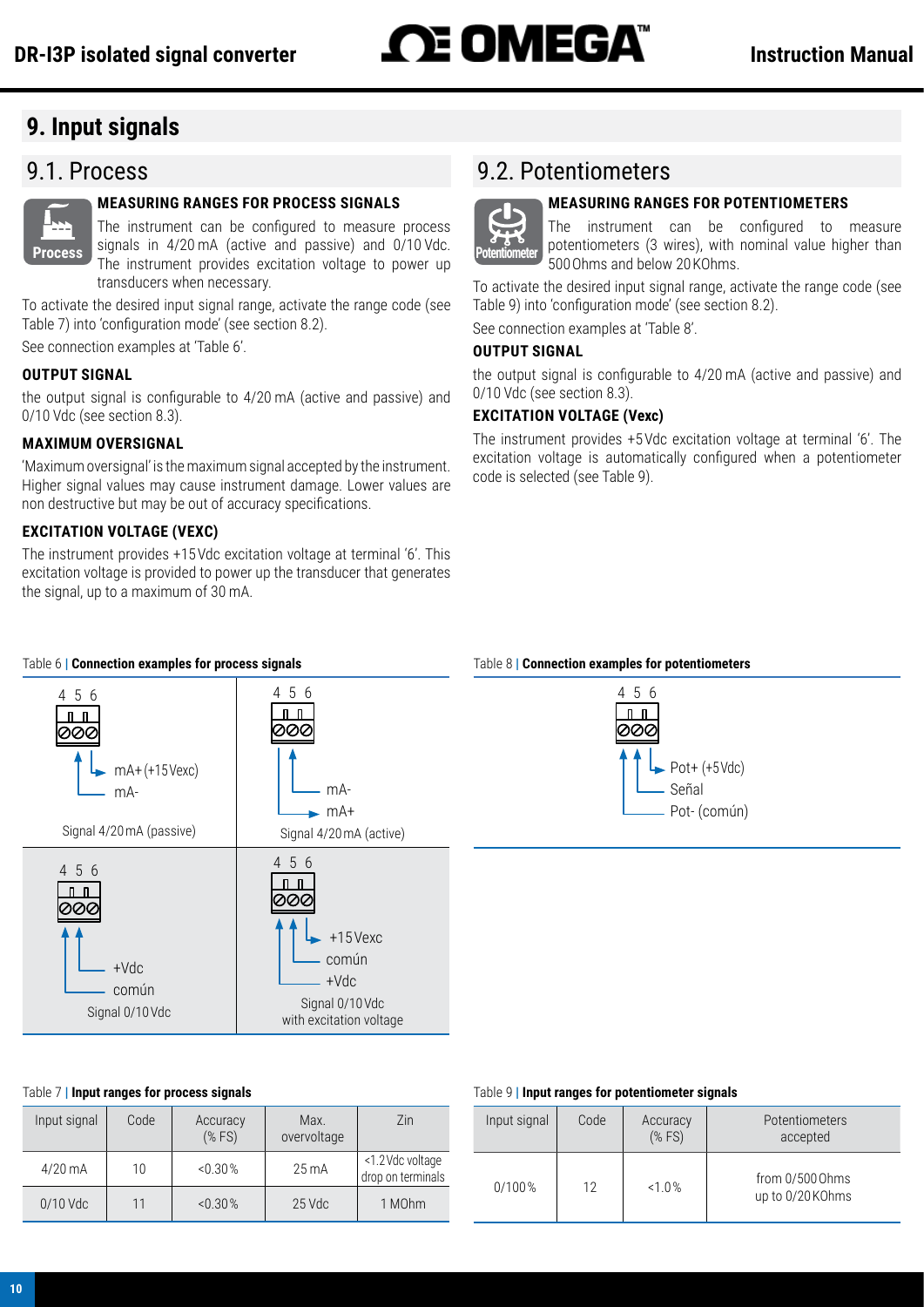# <span id="page-10-0"></span>DR-I3P isolated signal converter<br> **Instruction Manual**

# **9 Input signals (cont.)**

# 9.3.  Resistances



# <span id="page-10-1"></span>**MEASURING RANGES FOR RESISTANCES**

The instrument can be configured to measure resistance signals. Measurement uses 2 wires. **Resistances Temperature**

To activate the desired input signal range, activate the range code [\(see Table 11\)](#page-10-3) into 'configuration mode' [\(see section 8.2\)](#page-7-2).

See connection examples at ['Table 10'.](#page-10-4)

# **OUTPUT SIGNAL**

the output signal is configurable to 4/20 mA (active and passive) and 0/10 Vdc [\(see section 8.3\)](#page-7-3).

# 9.4. NTC probes

# **NTC PROBES ACCEPTED NTC**

<span id="page-10-2"></span>The instrument can be configured to measure temperature from common NTC probes.

Accepts NTC probes with  $R_{25}=10K$  and  $\beta=3500$ , and NTC

type 44006.

To activate the desired input signal range, activate the range code [\(see](#page-10-5) [Table 13\)](#page-10-5) into 'configuration mode' [\(see section 8.2\)](#page-7-2).

See connection examples at ['Table 12'](#page-10-6).

# **OUTPUT SIGNAL**

the output signal is configurable to 4/20 mA (active and passive) and 0/10 Vdc [\(see section 8.3\)](#page-7-3).

# **SENSOR BREAK DETECTION**

The instrument displays an error message in case of sensor break [\(see](#page-13-2) [section 11\).](#page-13-2)

#### Table 10 **| Connection examples for resistances**

<span id="page-10-4"></span>

#### Table 12 **| Connection examples for NTC probes**

<span id="page-10-6"></span>

#### <span id="page-10-3"></span>Table 11 **| Input ranges for resistances**

| Input signal | Code | Accuracy<br>$(%$ (% FS) |
|--------------|------|-------------------------|
| 0/100 KOhm   | 13   | < 0.7 % FS              |
| $0/50$ KOhm  | 14   | $< 0.7 %$ FS            |
| $0/25$ KOhm  | 15   | $< 0.7 %$ FS            |
| 0/10KOhm     | 16   | $< 0.7 %$ FS            |
| 0/5K0hm      | 17   | $< 0.7 %$ FS            |
| $0/2.5$ KOhm | 18   | $< 0.7 %$ FS            |

#### <span id="page-10-5"></span>Table 13 **| Temperature ranges for NTC probes**

| Input signal                        | Code | Measurement range | Accuracy<br>$(%$ (% FS) |              |
|-------------------------------------|------|-------------------|-------------------------|--------------|
| NTC (R <sub>25</sub> =10K y β=3500) | 80   | $-50/50$ °C       | -58/122 °F              | $< 0.7 %$ FS |
| NTC (R <sub>25</sub> =10K y β=3500) | 81   | $0/90$ °C         | 32/194 °F               | $< 1.0 %$ FS |
| NTC (44006)                         | 82   | $-50/50$ °C       | -58/122 °F              | < 0.7 % FS   |
| NTC (44006)                         | 83   | 0/90°C            | 32/194 °F               | < 1.3 % FS   |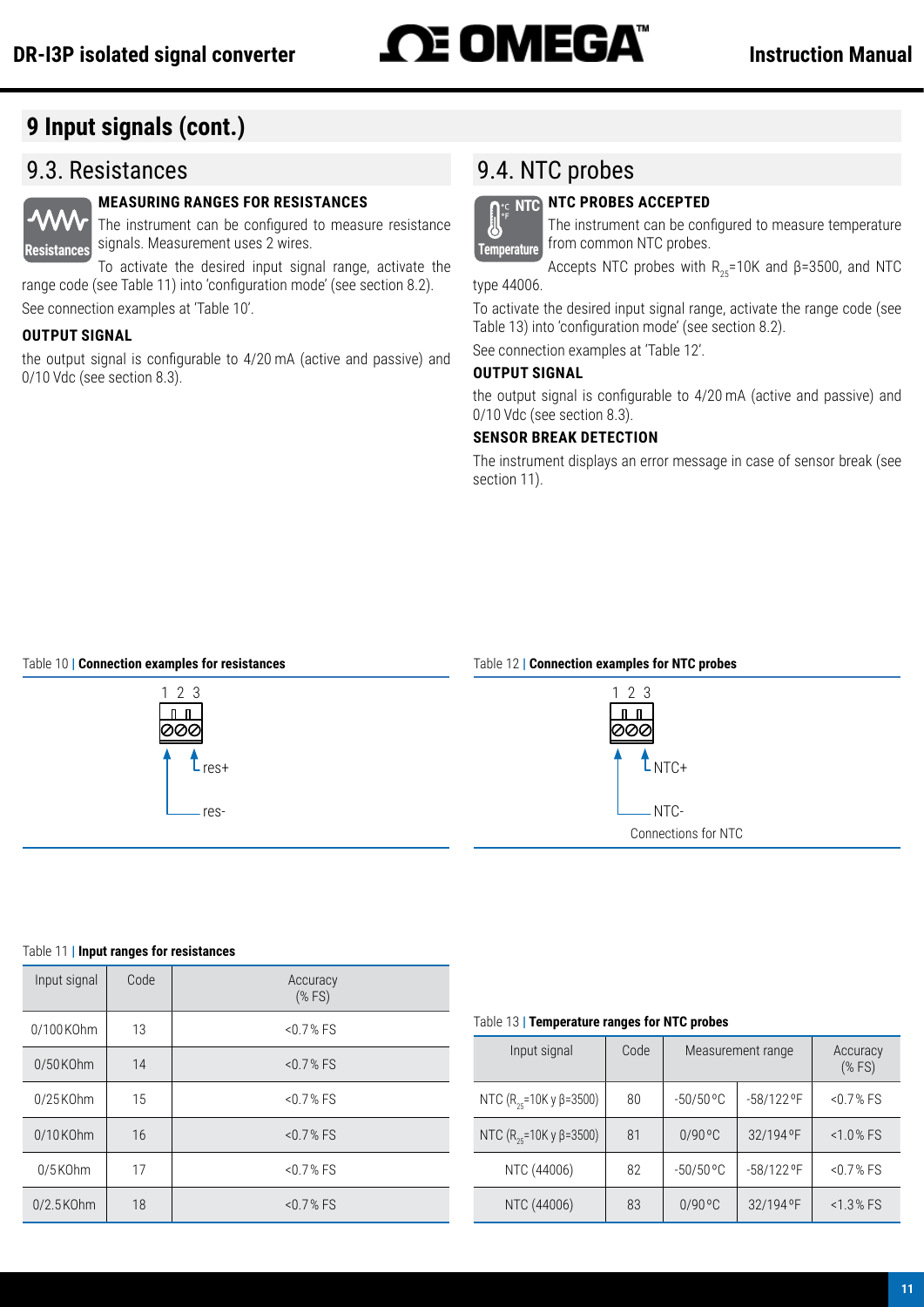# <span id="page-11-0"></span>**9 Input signals (cont.)**

# 9.5.  Thermocouples

#### <span id="page-11-1"></span>**MEASURING RANGES FOR THERMOCOUPLES tc**

The instrument can be configured to measure temperature from thermocouple probes, types J, K, N, E, T, R and S. The instrument automatically compensates the cold junction. **Temperature**

To activate the desired thermocouple type and measurement range, activate the range code (see ['Table 15'](#page-11-2) up to ['Table 21'](#page-11-3)) into 'configuration mode' [\(see section 8.2\)](#page-7-2).

See connection examples at ['Table 14'.](#page-11-4)

#### **OUTPUT SIGNAL**

the output signal is configurable to 4/20 mA (active and passive) and 0/10 Vdc [\(see section 8.3\)](#page-7-3).

#### **SENSOR BREAK DETECTION**

The instrument displays an error message in case of sensor break [\(see](#page-13-2)  [section 11\)](#page-13-2).

#### **TOTAL ERROR**

The 'total error' indicated in the tables below, includes the measuring error, the cold junction error and the output signal error.

#### Table 14 **| Connections for thermocouples**

<span id="page-11-4"></span>

#### Table 15 **| Temperature ranges for thermocouple J**

<span id="page-11-2"></span>

| Input signal | Code | Measurement range | Total error<br>(cold junction included) |             |
|--------------|------|-------------------|-----------------------------------------|-------------|
|              | 19   | $0/1200$ °C       | 32/2190°F                               | $< 0.5%$ FS |
| Thermoc. J   | 20   | $0/1000$ °C       | 32/1832 °F                              | $< 0.5%$ FS |
|              | 21   | $0/800$ °C        | 32/1472 °F                              | $< 0.5%$ FS |
|              | 22   | $0/600$ °C        | 32/1112 °F                              | $< 0.5%$ FS |
|              | 23   | $0/450$ °C        | 32/842°F                                | $< 0.7%$ FS |
|              | 24   | $0/300$ °C        | 32/572°F                                | $< 1.5%$ FS |
|              | 25   | $0/150$ °C        | 32/302 °F                               | $2.5\%$ FS  |

#### Table 16 **| Temperature ranges for thermocouple K**

| Input signal | Code | Measurement range | Total error<br>(cold junction included) |              |
|--------------|------|-------------------|-----------------------------------------|--------------|
|              | 26   | $0/1350$ °C       | 32/2462 °F                              | $< 0.5%$ FS  |
|              | 27   | $0/1000$ °C       | 32/1832 °F                              | $< 0.5%$ FS  |
|              | 28   | $0/800$ °C        | 32/1472 °F                              | $< 0.5%$ FS  |
| Thermoc. K   | 29   | $0/600$ °C        | 32/1112 °F                              | $< 0.7%$ FS  |
|              | 30   | 0/450 °C          | 32/842°F                                | $< 1.0\%$ FS |
|              | 31   | $0/300$ °C        | 32/572°F                                | $2.0\%$ FS   |
|              | 32   | $0/150$ °C        | 32/302 °F                               | $3.5\%$ FS   |

#### Table 17 **| Temperature ranges for thermocouple N**

| Input signal | Code | Measurement range | Total error<br>(cold junction included) |             |
|--------------|------|-------------------|-----------------------------------------|-------------|
|              | 33   | $0/1300$ °C       | 32/2372 °F                              | $< 0.5%$ FS |
|              | 34   | $0/1000$ °C       | 32/1832 °F                              | $< 0.5%$ FS |
|              | 35   | $0/800$ °C        | 32/1472 °F                              | $< 0.5%$ FS |
| Thermoc. N   | 36   | $0/600$ °C        | 32/1112 °F                              | $< 0.7%$ FS |
|              | 37   | 0/450 °C          | 32/842°F                                | $<1.5%$ FS  |
|              | 38   | 0/300 °C          | 32/572 °F                               | <2.0% FS    |
|              | 39   | $0/150$ °C        | 32/302 °F                               | $3.5\%$ FS  |

#### Table 18 **| Temperature ranges for thermocouple E**

| Input signal | Code | Measurement range | Total error<br>(cold junction included) |             |
|--------------|------|-------------------|-----------------------------------------|-------------|
|              | 41   | $0/900$ °C        | 32/1472 °F                              | $< 0.5%$ FS |
| Thermoc. E   | 42   | $0/600$ °C        | 32/1112 °F                              | $< 0.5%$ FS |
|              | 43   | $0/450$ °C        | 32/842°F                                | $< 0.5%$ FS |
|              | 44   | $0/300$ °C        | 32/572°F                                | $< 0.7%$ FS |
|              | 45   | $0/150$ °C        | 32/302 °F                               | $-2.0\%$ FS |

#### Table 19 **| Temperature ranges for thermocouple T**

| Input signal | Code | Measurement range |           | Total error<br>(cold junction included) |
|--------------|------|-------------------|-----------|-----------------------------------------|
| Thermoc. T   | 46   | $0/400$ °C        | 32/752 °F | $< 1.0\%$ FS                            |
|              | 47   | $0/300$ °C        | 32/572 °F | $< 1.3%$ FS                             |
|              | 48   | $0/200$ °C        | 32/392 °F | $2.0\%$ FS                              |
|              | 49   | $0/100$ °C        | 32/212 °F | $<$ 4.0% FS                             |

#### Table 20 **| Temperature ranges for thermocouple R**

| Input signal | Code | Measurement range |            | Total error<br>(cold junction included) |
|--------------|------|-------------------|------------|-----------------------------------------|
| Thermoc. R   | 50   | 0/1750 °C         | 32/3182 °F | $< 1.0\%$ FS                            |
|              | 51   | $0/1500$ °C       | 32/2732 °F | $< 1.0\%$ FS                            |
|              | 52   | $0/1200$ °C       | 32/2192 °F | $<$ 1.5% FS                             |
|              | 53   | $0/900$ °C        | 32/1652 °F | $2.0\%$ FS                              |

#### Table 21 **| Temperature ranges for thermocouple S**

<span id="page-11-3"></span>

| Input signal | Code | Measurement range |             | Total error<br>(cold junction included) |
|--------------|------|-------------------|-------------|-----------------------------------------|
|              | 54   | 0/1750 °C*        | 32/3182 °F* | $< 1.0\%$ FS                            |
| Thermoc. S   | 55   | $0/1500$ °C       | 32/2732 °F  | $< 1.0\%$ FS                            |
|              | 56   | $0/1200$ °C       | 32/2192 °F  | $<$ 1.5% FS                             |
|              | 57   | $0/900$ °C        | 32/1652 °F  | $2.0\%$ FS                              |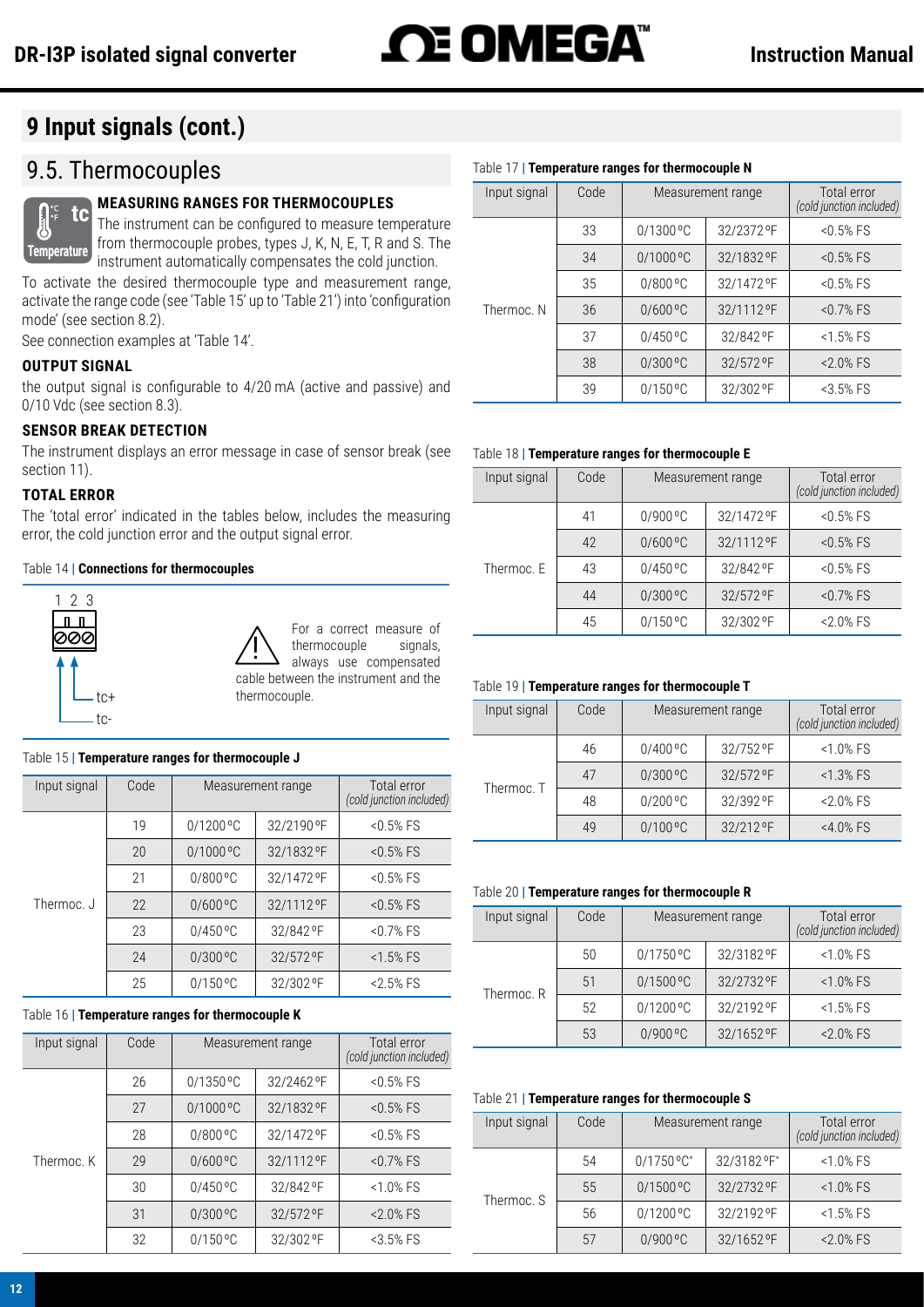Table 23 **| Temperature ranges for Pt100**

# <span id="page-12-0"></span>**9 Input signals (cont.)**

# 9.6.  Pt (Pt100, Pt500, Pt1000) and Ni (Ni100, Ni1000) probes

# <span id="page-12-1"></span>**MEASURING RANGES FOR PT AND NI PROBES**



The instrument can be configured to measure temperature from Pt probes (Pt100, Pt500 and Pt1000) and Ni probes (Ni100 y Ni1000).

To activate the desired probe type and measurement range, activate the range code (see ['Table 23'](#page-12-2) and ['Table 24'\)](#page-12-3) into 'configuration mode' [\(see](#page-7-2)  [section 8.2\).](#page-7-2)

See connection examples at ['Table 22'.](#page-12-4)

#### **OUTPUT SIGNAL**

the output signal is configurable to 4/20 mA (active and passive) and 0/10 Vdc [\(see section 8.3\)](#page-7-3).

# **SENSOR BREAK DETECTION**

The instrument displays an error message in case of of sensor break [\(see section 11\)](#page-13-2).

#### **PT100 WITH 2 AND 3 WIRES**

The instrument accepts 2 and 3 wire Pt100 probes. Select the connection according to the wires of the probes [\(see Table 22\).](#page-12-4)

#### **'ALPHA' TEMPERATURE COEFFICIENT**

The instrument is configured 'by default' to work with an 'alpha' value of '0.0385' for Pt proves (Pt100, Pt500, Pt1000). To activate an 'alpha' value of '0.0390' see section ['8.6'](#page-8-2). This parameter is associated to the probe and depends on the probe manufacturer.

#### **CURRENT THROUGH THE PROBE**

The instrument generates <900 uA through Pt100 and Ni100 probes. The instrument generates <90 uA through Pt500, Pt1000 and Ni1000 probes.

<span id="page-12-2"></span>

| Input signal | Code | Measurement range<br>(*FS for accuracy calculation) |                            | Total error  |
|--------------|------|-----------------------------------------------------|----------------------------|--------------|
|              | 59   | $0/700^{\circ}C^{*}$                                | 32/1292 °F*                | $< 0.5%$ FS  |
|              | 60   | $0/600$ °C                                          | 32/1112 °F                 | $< 0.5%$ FS  |
|              | 61   | $0/500$ °C                                          | 32/932 °F                  | $< 0.6\%$ FS |
|              | 62   | $0/400$ °C                                          | 32/752 °F                  | $< 0.6\%$ FS |
| Pt100        | 63   | $0/300$ °C                                          | 32/572 °F                  | $< 0.7%$ FS  |
|              | 64   | 0/200°C                                             | 32/392 °F                  | $<1.0\%$ FS  |
|              | 65   | 0/100 °C                                            | 32/121 °F                  | $<$ 1.5% FS  |
|              | 66   | $-50/+50$ °C                                        | -58/122 °F                 | $< 1.5%$ FS  |
|              | 67   | $-100/+100°C$                                       | $-148/212$ °F              | $<1.0\%$ FS  |
|              | 68   | $-200/+200 °C^*$                                    | $-328/392$ °F <sup>*</sup> | $< 0.5%$ FS  |

# Table 22 **| Connection examples for Pt100 3 wires and Pt, Ni 2 wires**

<span id="page-12-4"></span>

#### <span id="page-12-3"></span>Table 24 **| Temperature ranges for Pt500, Pt1000 and Ni**

| Input signal | Code | Measurement range<br>(*FS for accuracy calculation) |              | Total error  |
|--------------|------|-----------------------------------------------------|--------------|--------------|
|              | 69   | $0/630$ °C <sup>*</sup>                             | 32/1166 °F*  | $< 0.7%$ FS  |
| Pt500        | 70   | $0/300$ °C                                          | 32/572 °F    | $< 0.7%$ FS  |
|              | 71   | $-150/150$ °C                                       | -238/302 °F  | $< 0.7%$ FS  |
| Pt1000       | 72   | $0/630$ °C <sup>*</sup>                             | 32/1166 °F*  | $< 1.0\%$ FS |
|              | 73   | $0/300$ °C                                          | 32/572 °F    | $< 0.7%$ FS  |
|              | 74   | $-150/150$ °C                                       | -238/302°F   | $< 0.7%$ FS  |
| Ni100        | 75   | $-60/180$ °C                                        | $-76/356$ °F | <0.7% FS     |
|              | 76   |                                                     |              |              |
| Ni1000       | 77   | $-60/180$ °C                                        | $-76/356$ °F | $< 0.7%$ FS  |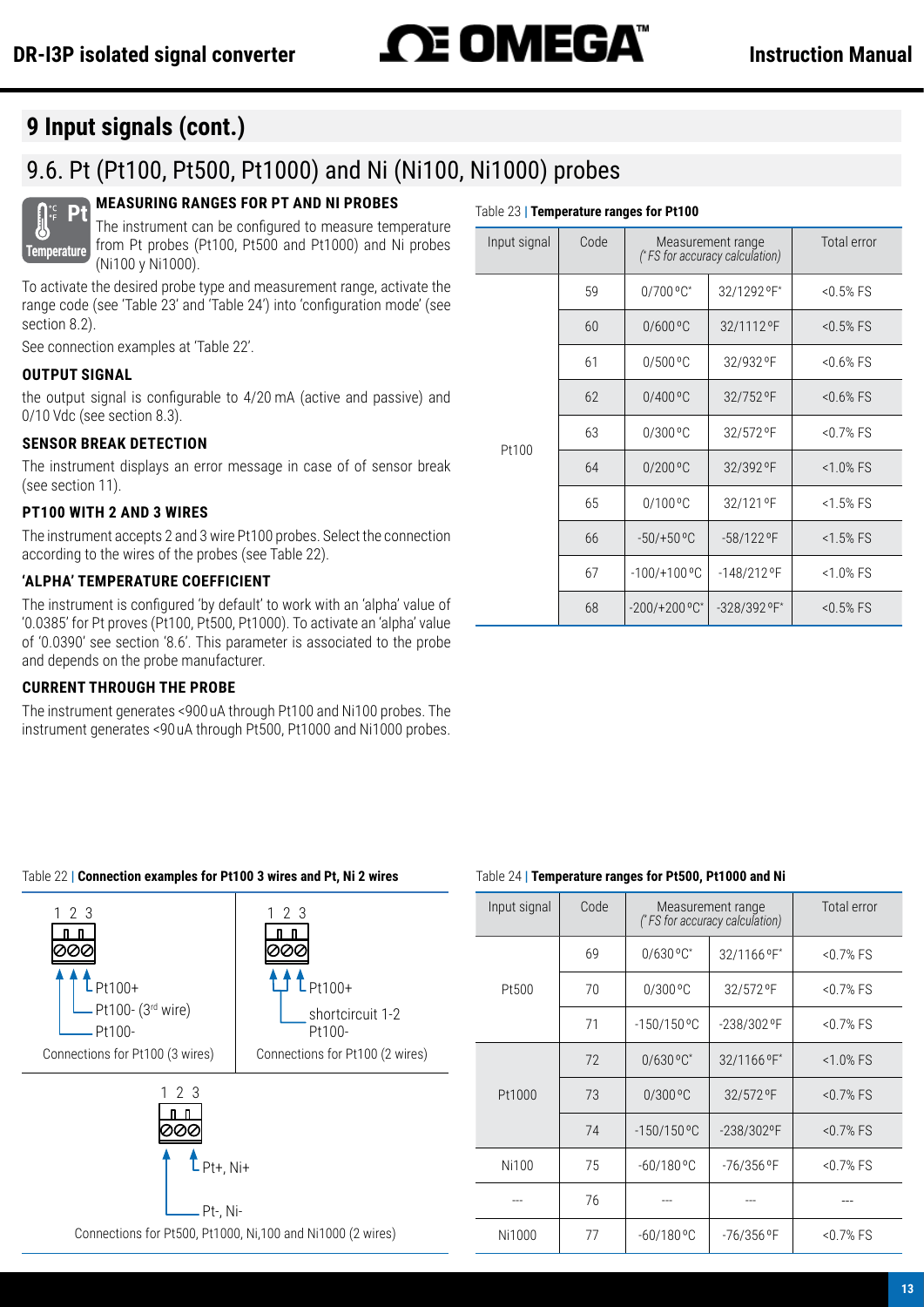<span id="page-13-0"></span>

# **10.  Technical specifications 11.  Error codes**

# **INPUT SIGNAL RANGES**

| process                     | 4/20 mA, 0/10 Vdc (active and passive)                             |
|-----------------------------|--------------------------------------------------------------------|
|                             | excitation voltage +15Vdc @30mA                                    |
|                             | (see section 9.1)                                                  |
| thermocouples               | J, K, N, E, T, R and S                                             |
|                             | (see section 9.5)                                                  |
| 'Pt' and 'Ni' probes        | Pt100 (2 and 3 wires, automatic compensation<br>up to 30 Ohm)      |
|                             | Pt500, Pt1000, Ni100, Ni1000 (2 wires)                             |
|                             | (see section 9.6)                                                  |
| 'NTC' probes                | (see section 9.4)                                                  |
| resistances                 | ranges for 100K, 50K, 25K, 10K, 5K y 2.5K                          |
|                             | (see section 9.3)                                                  |
| potentiometers              | nominal value form 500 Ohm to 20 KOhm                              |
|                             | (see section 9.2)                                                  |
| <b>ACCURACY AT 25 °C</b>    | see section for each type of signal                                |
| <b>THERMAL DRIFT</b>        | 150 ppm/ <sup>o</sup>                                              |
| <b>STEP RESPONSE</b>        | 300 mSec. (0% to 99% signal)                                       |
| <b>OUTPUT SIGNAL RANGES</b> |                                                                    |
| active mA signal            | 4/20 mA active, max. 22 mA, min. 1.5 mA,<br>maximum load < 400 Ohm |
| passive mA signal           | 4/20 mA passive, max. 30 Vdc on terminals                          |
| Vdc ranges                  | 0/10 Vdc, max. 11 Vdc, min -1 Vdc, minimum<br>load > 1 K0hm        |
| <b>CONFIGURATION</b>        |                                                                    |
| key pad                     | 2 keys                                                             |
| display                     | 2 digits, 7 segments, 5mm height, red color                        |
| <b>POWER SUPPLY</b>         |                                                                    |
| voltage range               | 18 to 265 Vac/dc isolated                                          |
|                             | (20 to 240 Vac/dc ±10%)                                            |
| AC frequency                | 45 to 65 Hz                                                        |
| consumption                 | < 1.5 W                                                            |
| power wires                 | 1 mm <sup>2</sup> to 2.5 mm <sup>2</sup> (AWG17 to AWG14)          |
| overvoltage category        | $\overline{2}$                                                     |
| <b>ISOLATION</b>            |                                                                    |
| input - output              | 2300 Veff (60 seconds)                                             |
| power - input               | 2300 Veff (60 seconds)                                             |
| power - output              | 2300 Veff (60 seconds)                                             |
| <b>IP PROTECTION</b>        | IP30                                                               |
| <b>IMPACT PROTECTION</b>    | IK <sub>06</sub>                                                   |
| <b>TEMPERATURE</b>          |                                                                    |
| operation                   | de 0 a +50 °C                                                      |
|                             | de -20 a +70 °C                                                    |
| storage                     |                                                                    |
| 'warm-up' time              | 15 minutes                                                         |
| <b>MECHANICAL</b>           |                                                                    |
| size                        | 106 x 108 x 22.5 mm                                                |
| mounting                    | standard DIN rail (35x7.5mm)                                       |
| connections                 | plug-in screw terminal (pitch 5.08 mm)                             |
| housing material            | polyamide V0                                                       |
| weight                      | <150 grams                                                         |
| packaging                   | 120x115x30mm, cardboard                                            |

<span id="page-13-2"></span>In case of error, the error code is shown flashing on the 'configuration digits'. The error code is not visible inside 'configuration mode' or inside the 'tools' menu.

The error code remains active on display until the problem that caused the error is solved. In case of multiple error codes, solve the first problem to see the next active error code.

#### Table 25 **| Error codes**

| E1 | 'Hardware underrange'.<br>Input signal is below the minimum readable signal. Output signal is<br>the minimum available 0 Vdc, 0 mA. Possible sensor break.       |
|----|------------------------------------------------------------------------------------------------------------------------------------------------------------------|
| E2 | 'Hardware overrrange'.<br>Input signal is above the maximum readable signal. Output signal is<br>the maximum available 10.5 Vdc, 20.5 mA. Possible sensor break. |
| E3 | 'Password error'.<br>If 'password' function is active, the password code entered is not<br>correct.                                                              |

# <span id="page-13-1"></span>**12.  Factory default parameters**

| Input signal  | $4/20$ mA | [10]   |
|---------------|-----------|--------|
| Output signal | $4/20$ mA | ['xx'] |
| Password code | disabled  | [′00′] |
| Pt100 'alpha' | 0.0385    | [011]  |
| Display code  |           | [10.]  |

# **RESET TO DEFAULT FACTORY PARAMETERS**

To recover the instrument to default factory parameters, select code '97' and activate value '01'.

- access the 'configuration mode'
- access code '97' and press key ' $sq'$  ( $\blacksquare$ )
- the 'configuration digits' show code '00' flashing
- press key 'UP'  $($   $\blacktriangle$   $)$  to change to value '01'
- press key ' $SQ'$  ( $\blacksquare$ )

• the leds light a round shape while the new configuration is stored, and the instrument returns to 'normal mode' of operation

• the 'configuration digits' show code '10.' and the default factory configuration is now active

#### **FIRMWARE VERSION**

The instrument 'firmware' version is an alphanumerical code from '00' to 'FF', accessible through the configuration code '98'.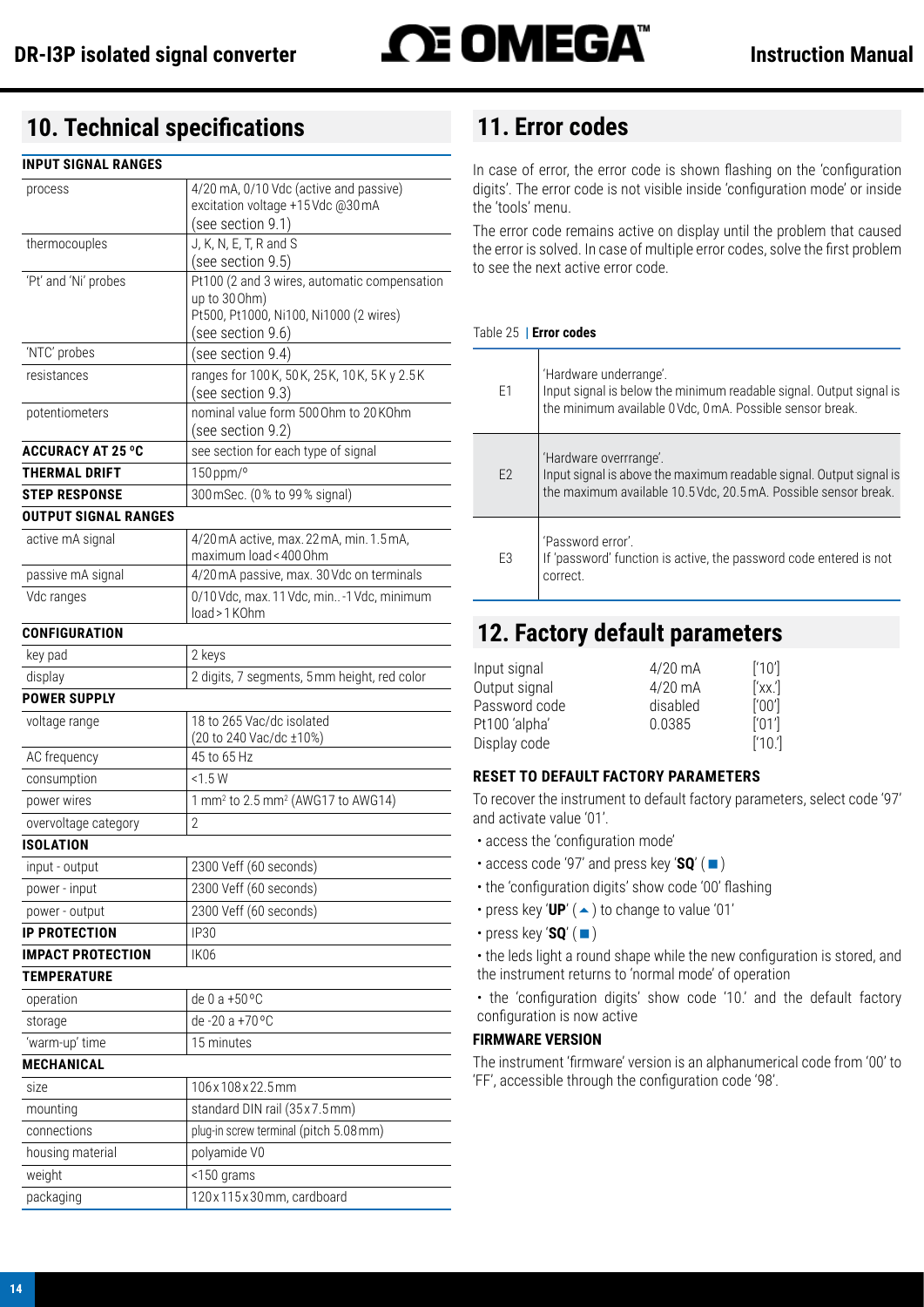<span id="page-14-0"></span>

# **13.  Precautions on installation**

<span id="page-14-1"></span>Risk of electrical shock. Instrument terminals can be connected to dangerous voltage.

Instrument protected with double isolation. No earth connection required.

Instrument conforms to CE rules and regulations.

This instrument has been designed and verified conforming to the 61010-1 CE Security Regulation, for industrial applications. Installation of this instrument must be performed by qualified personnel only. This manual contains the appropriate information for the installation. Using the instrument in ways not specified by the manufacturer may lead to a reduction of the specified protection level. Disconnect the instrument from all external circuits before starting any maintenance and / or installation action.

The instrument does not have a general switch and will start operation as soon as power is connected. The instrument does not have protection fuse, the fuse must be added during installation.

The instrument is designed to be DIN rail mounted, inside a cabinet, protected from direct impacts. An appropriate ventilation of the instrument must be assured. Do not expose the instrument to excess of humidity. Maintain clean by using a humid rag and do NOT use abrasive products such as alcohols, solvents, etc. General recommendations for electrical installations apply, and for proper functionality we recommend : if possible, install the instrument far from electrical noise or magnetic field generators such as power relays, electrical motors, speed variators,

... If possible, do not install along the same conduits power cables (power, motor controllers, electrovalves, ...) together witah signal and/ or control cables. Before proceeding to the power connection, verify that the voltage level available matches the power levels indicated in the label on the instrument. In case of fire, disconnect the instrument from the power line, fire alarm according to local rules, disconnect the air conditioning, attack fire with carbonic snow, never with water.



Conformity with security regulations EN-61010-1 requires that the front cover is closed. The output terminal prevents the front cover from opening.

# **14.  Warranty**

This instrument is warranted against all manufacturing defects for a period of 24 months, as requested by the European legislation. This warranty does not apply in case of misuse or accident, and the scope of the warranty is limited to repair of the instrument, not being the manufacturer responsible for additional damages or additional costs. Within the warranty period and after examination by the manufacturer, the unit will be repaired or substituted when found to be defective.

# **15.  CE declaration of conformity**

#### Products **IDR-I3P**

The manufacturer declares that the instruments indicated comply with the directives and rules indicated below.

Electromagnetic compatibility directive 2014/30/EU Low voltage directive 2014/35/EU ROHS directive 2015/863/EU WEEE directive 2012/19/EU

#### **Security rules EN-61010-1**

Instrument Fixed, Permanently connected Pollution degree 1 and 2 (without condensation) Isolation Double Overvoltage category 2

#### **Electromagnetic compatibility rules EN-61326-1**

|                        | EM environment Industrial & Basic |            |
|------------------------|-----------------------------------|------------|
| <b>Immunity levels</b> |                                   |            |
| EN-61000-4-2           | By contact ±4 KV                  | Criteria A |
|                        | By air ±8 KV                      | Criteria A |

EN-61000-4-3 Criteria A

*\*use shielded cable for signal and power lines to assure compliance with the rule. A loss of performance of ±5% is admissible without shielded.*

| EN-61000-4-4           | On AC power lines: ±2 KV                                                          | Criteria B      |
|------------------------|-----------------------------------------------------------------------------------|-----------------|
|                        | On DC power lines: ±2 KV                                                          | Criteria B      |
|                        |                                                                                   |                 |
|                        | On signal lines: ±1 KV                                                            | Criteria B      |
| EN-61000-4-5           | Between AC power lines ±1 KV                                                      | Criteria A      |
|                        | Between DC power lines DC ±1 KV                                                   | Criteria A      |
|                        |                                                                                   |                 |
| EN-61000-4-6           |                                                                                   | Criteria A      |
|                        | *maintain signal and control lines below 3 meter length to assure compliance with |                 |
| the rule.              |                                                                                   |                 |
| EN-61000-4-8           | 30 A/m a 50/60 Hz                                                                 | Criteria A      |
| EN-61000-4-11          | 0 % 1/2 cycle                                                                     | Criteria A      |
|                        | 40 % 10 cycles                                                                    | Criteria A      |
|                        | 70 % 25 cycles                                                                    | Criteria A      |
|                        | 0 % 250 cycles                                                                    | Criteria B      |
| <b>Emission levels</b> |                                                                                   |                 |
|                        |                                                                                   |                 |
|                        | Instrument Cleas A & Cleas D Croup 1                                              | $Oright \sim 1$ |

CISPR 11 Instrument Class A & Class B Group 1 Criteria A



According to directive 2012/19/EU, electronic equipment must be recycled in a selective and controlled way at the end of its useful life.